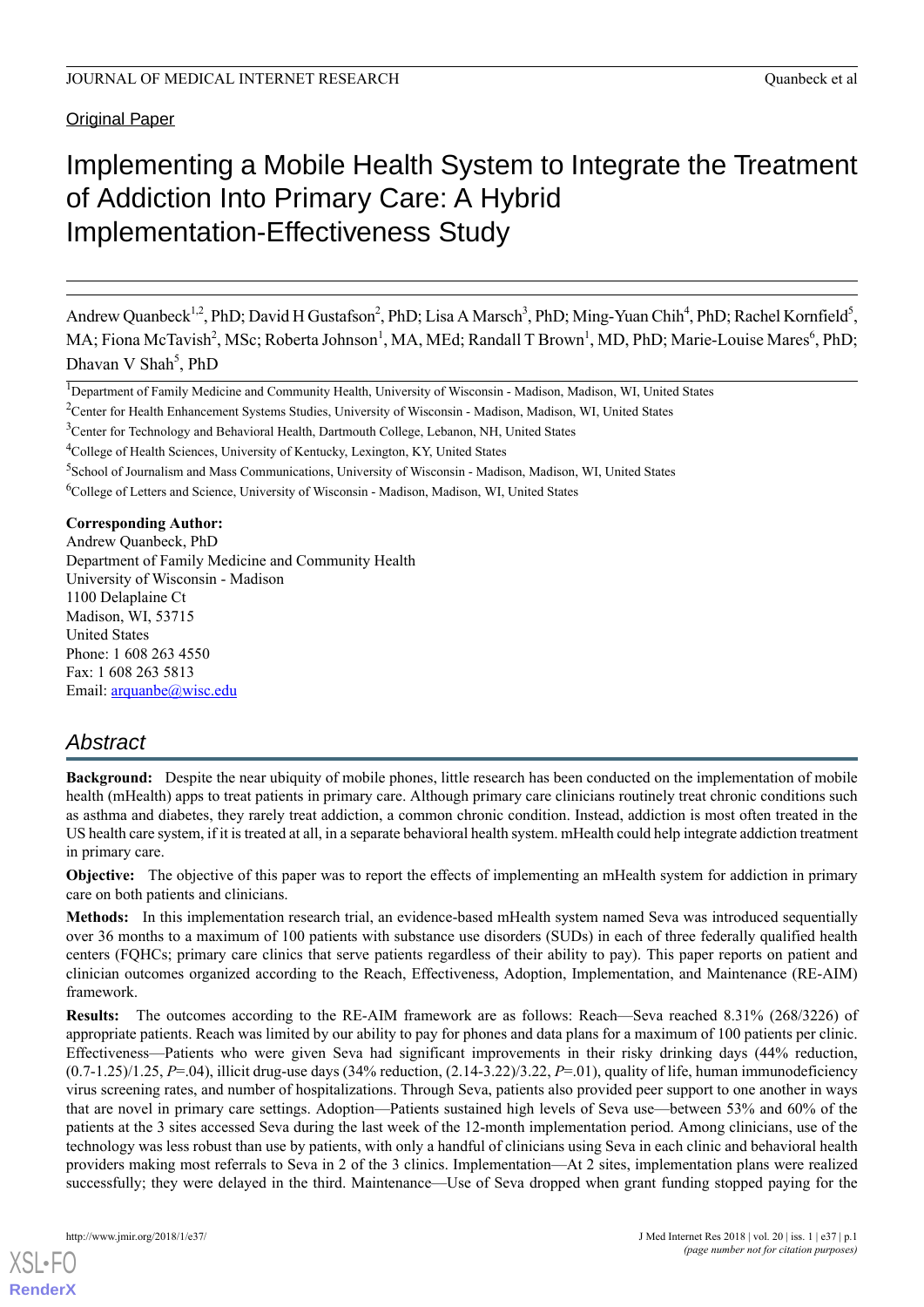mobile phones and data plans. Two of the 3 clinics wanted to maintain the use of Seva, but they struggled to find funding to support this.

**Conclusions:** Implementing an mHealth system can improve care among primary care patients with SUDs, and patients using the system can support one another in their recovery. Among clinicians, however, implementation requires figuring out how information from the mHealth system will be used and making mHealth data available in the electronic health (eHealth) record. In addition, paying for an mHealth system remains a challenge.

*(J Med Internet Res 2018;20(1):e37)* doi:[10.2196/jmir.8928](http://dx.doi.org/10.2196/jmir.8928)

## **KEYWORDS**

mobile health; mHealth; evidence-based practice; behavioral medicine

## *Introduction*

### **The Use of mHealth in Primary Care**

Despite the near ubiquity of mobile phones, little systematic research has been conducted on the use or implementation of mobile health (mHealth) technology in managing chronic health conditions in primary care. Although primary care patients use mHealth apps, their use is generally haphazard and self-selected [[1](#page-13-0)[,2](#page-13-1)]. The mHealth apps available to the public vary greatly in quality, and problems such as software bugs, poor design, and limited technical support are common [\[3](#page-13-2)]. Perhaps not surprisingly, given these problems, the majority of health-related apps are used only once [\[4\]](#page-13-3). Primary care clinicians know very little about the mHealth systems their patients are using, and most clinicians receive no health-related information from mHealth systems [\[1](#page-13-0),[5\]](#page-13-4). The literature contains numerous pilot studies and descriptions of mHealth systems [\[6](#page-13-5)] but only a few rigorous studies about the use of mHealth in primary care [\[5](#page-13-4),[7\]](#page-13-6). Implementation research studies in which primary care clinics enroll cohorts of patients using the same mHealth system in an orchestrated fashion are particularly lacking. Thus, the role mHealth can play in the US primary care system remains largely unknown [[8\]](#page-13-7).

## **mHealth Interventions for Addiction Treatment**

Although hundreds of mobile phone apps for addiction treatment are available commercially, most of these apps have not been evaluated in the peer-reviewed literature [\[9](#page-13-8)]. The small number of apps that have been evaluated constitute a growing body of evidence supporting the effectiveness of mHealth in treating addiction [\[10](#page-13-9)[-13](#page-13-10)]. Most of this evidence relates to self-help interventions [[10,](#page-13-9)[11,](#page-13-11)[13](#page-13-10)] and to texting-based monitoring and reminder systems [[9](#page-13-8)[,12](#page-13-12)]. Little evidence relates to comprehensive mHealth systems for addiction, which have the strongest theoretical base and the most long-lasting effects, or to mHealth interventions for addiction integrated into patients' recovery and health plans [[9\]](#page-13-8).

## **Barriers to the Integration of Behavioral Health in Primary Care**

In this paper, we report the results of an implementation research trial funded by the National Institutes of Health–National Institute on Drug Abuse. The trial aimed to integrate behavioral health treatment into primary care. We focused on one aspect of behavioral health—addiction—that presents considerable barriers to integration, such as the inability to bill for services,

mental health stigma, and primary care physicians being ill-prepared to treat behavioral health problems [\[14](#page-13-13),[15](#page-13-14)]. Primary care operates under productivity guidelines that limit the time clinicians can spend with patients, whereas addiction treatment typically involves frequent counseling sessions. Medication is crucial in primary care, but it has a comparatively short history in addiction treatment [\[16](#page-13-15)]. Primary care focuses on chronic conditions, such as diabetes and hypertension, and practitioners expect that patients' adherence to treatment will vary over time. Behaviorial health has only recently begun to view addiction as a chronic condition [[16-](#page-13-15)[18\]](#page-13-16). Lapses have often resulted in discharge from treatment. Primary care treats patients one-on-one, whereas behavioral health often organizes patients into groups for treatment [\[19](#page-13-17)]. Financing models and information technology (IT) infrastructure also differ greatly between the two systems of care [[17\]](#page-13-18). Finally, patients with addictions often have elevated anxiety and present frustrating behaviors to providers, such as frequently missing appointments [[20\]](#page-14-0).

In this research, our premise was that mHealth could ease the integration of addiction treatment into primary care. We proposed to examine how implementing an evidence-based mHealth system for addiction could be useful to both patients and clinical staff in real-world primary care settings. The mHealth system used in the study is named *Seva,* a Sanskrit word meaning "selfless caring." Its key components were previously proven effective in carefully controlled patient-level randomized clinical trials [\[21](#page-14-1),[22\]](#page-14-2). In a randomized clinical trial conducted in patients with alcohol use disorder leaving 90-day residential care, the intervention comprising the backbone of Seva reduced risky drinking days by 57% [[21\]](#page-14-1) and increased retention in treatment by 77% [\[23](#page-14-3)] compared with patients in the control group.

#### **Purpose of This Study**

The study reported here sought answers to 3 broad research questions:

- 1. How can Seva be implemented in primary care settings efficiently and effectively?
- 2. To what extent do patients and staff accept and use Seva?
- 3. How does Seva affect clinical care for patients and staff?

 $XS$ -FO **[RenderX](http://www.renderx.com/)**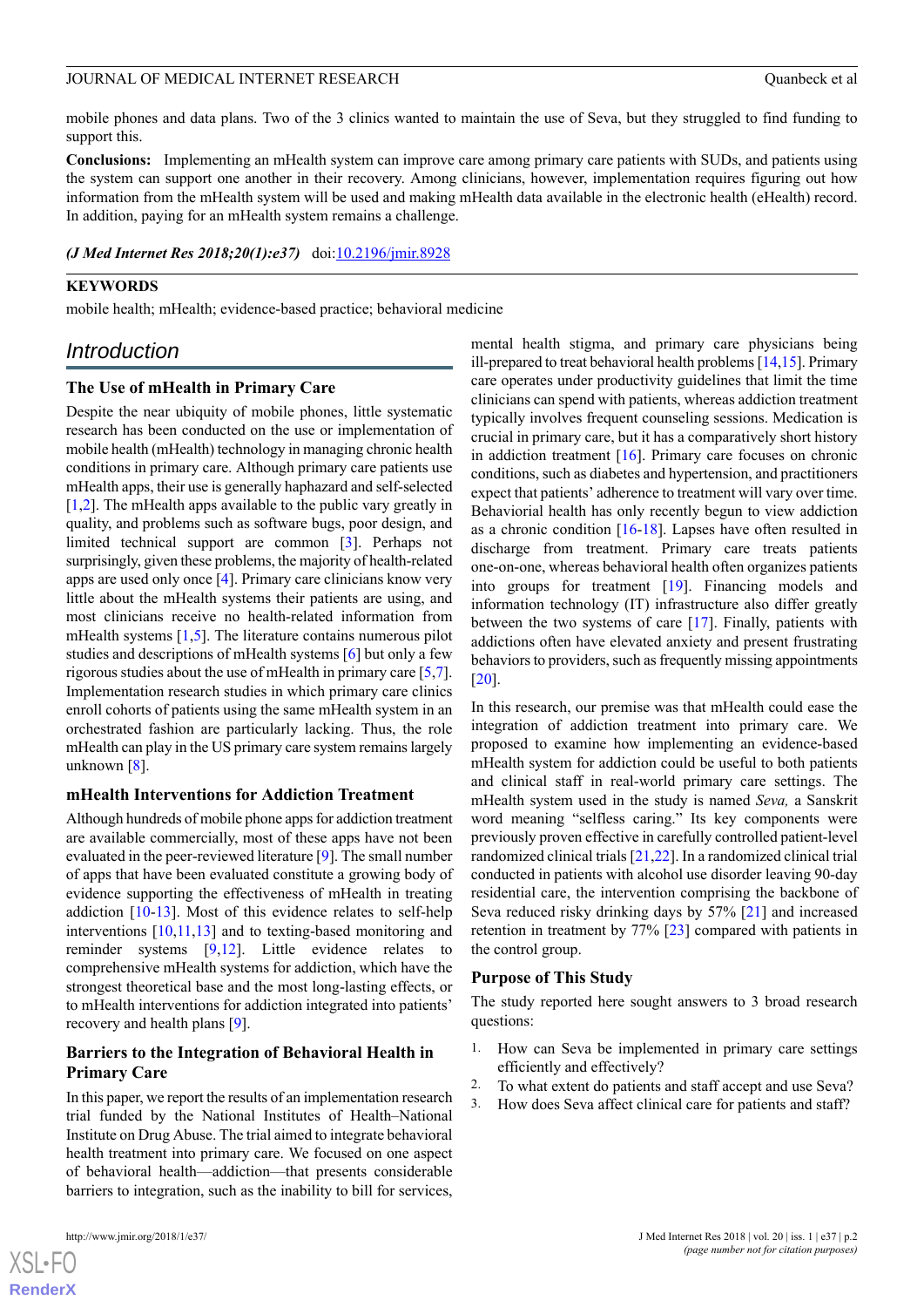## *Methods*

## **Study Design**

Because the study tested both clinical and implementation interventions, it is considered to be a hybrid type 2 effectiveness-implementation study [\[24](#page-14-4)]. Details of the study protocol, the theoretical foundations of the implementation strategy, and a description of Seva were published previously [[25\]](#page-14-5). This paper reports quantitative and observational results. Selected qualitative results were reported separately [\[26](#page-14-6)].

We made Seva available to up to 100 patients at each of 3 federally qualified health centers (FQHCs) across the United States of America. FQHCs are federally funded primary care clinics that serve mainly low-income patients. As a condition of funding, FQHCs must provide access to behavioral health services. Thus, FQHCs are in the vanguard of clinics in the United States trying to integrate behavioral health into primary care. FQHCs also serve very vulnerable patients—many in poverty and suffering from addiction. At each site, patients were enrolled over a 12-month period. After enrollment, patients had access to Seva for 12 months.

Because the focus of the study was implementation and not patient outcomes *per se*, the study did not randomize patients. Instead, clinicians were free to enroll any patients from their substance-using populations whom they thought might benefit from Seva based on their clinical judgment. We used the Reach, Effectiveness, Adoption, Implementation, and Maintenance (RE-AIM) framework to organize the evaluation  $[27]$  $[27]$ . The RE-AIM framework is a predominant evaluation framework in implementation research studies.

## **Ethics**

The study protocol was approved by the Medical Sciences Institutional Review Board at the University of Wisconsin–Madison (2012-0937-CP020) and is registered at ClinicalTrials.gov (NCT01963234).

## **Clinic Recruitment**

Clinics were recruited in partnership with the National Association of Community Health Centers. We recruited FQHCs with established electronic health (eHealth) records to understand how Seva relates to existing clinic technology. In selecting sites, we aimed to achieve geographic reach, diversity in patient populations, and differences in organizational structures to better understand how environmental and structural factors might affect implementation. From a pool of approximately 1100 FQHCs nationally, we selected an FQHC affiliated with the University of Wisconsin as a pilot site; a relatively small, rural, freestanding FQHC with integrated behavioral health services (including addiction treatment) as a second site; and an urban FQHC that largely serves a minority population as our third site.

## **Clinician and Patient Recruitment**

A limited number of clinician subjects consented at each site. These staff subjects worked with the research team to integrate Seva into clinical workflows during the preimplementation phase and subsequently identified, recruited, enrolled, and trained patients to use Seva and monitored patients' use of the system.

Authorized clinicians identified potential subjects through the electronic health record (EHR). On the basis of their clinical judgment, clinicians were free to enroll patients from their substance-using populations whom they thought might benefit from Seva. The patients had to meet the following inclusion criteria: (1) aged 18 years or older, (2) meet the criteria for substance use disorder (SUD) as per the Severity of Dependence Scale, (3) have no current psychotic disorder severe enough to prevent participation, (4) have no acute medical problem requiring immediate inpatient treatment, (5) are willing to use Seva, and (6) could understand and sign a consent form in English. If a patient was incarcerated during the study, his or her participation was stopped. If he or she was still interested in participating in the study when released from jail, the person was able to rejoin the study. Patient participation was voluntary. Patient subjects were excluded if (1) their condition warranted inpatient detoxification until they were well enough to participate and (2) they were unable to understand and complete the informed consent. Couples were not recruited to the study at the same time to avoid dyadic conflict.

During a clinic appointment, the clinician asked an eligible patient if he or she was interested in learning more about the study. If the patient was interested and gave permission, the clinician notified the site coordinator that a patient was interested in hearing about the project. In the privacy of a clinic exam room or office, the site coordinator explained the study, its benefits, and potential risks of participation. The site coordinator also answered any questions the patient (subject) had. If the patient was interested in participating, he or she was asked to complete the informed consent.

The flow of patients through the study is shown in [Figure 1.](#page-3-0)

## **Training Patients on Seva**

The site coordinator trained participants in person. Participants could download Seva if they had their own mobile phone. If they did not, the site coordinator gave participants a phone and basic instructions on how to use it. Then he or she explained and showed participants how to use the different services of Seva. Participants were encouraged to ask questions and were given a toll-free number to call the Seva technical support line if they had any questions. Each participant also received a user guide that showed all Seva services and explained how to use them with easy text and graphic instructions.

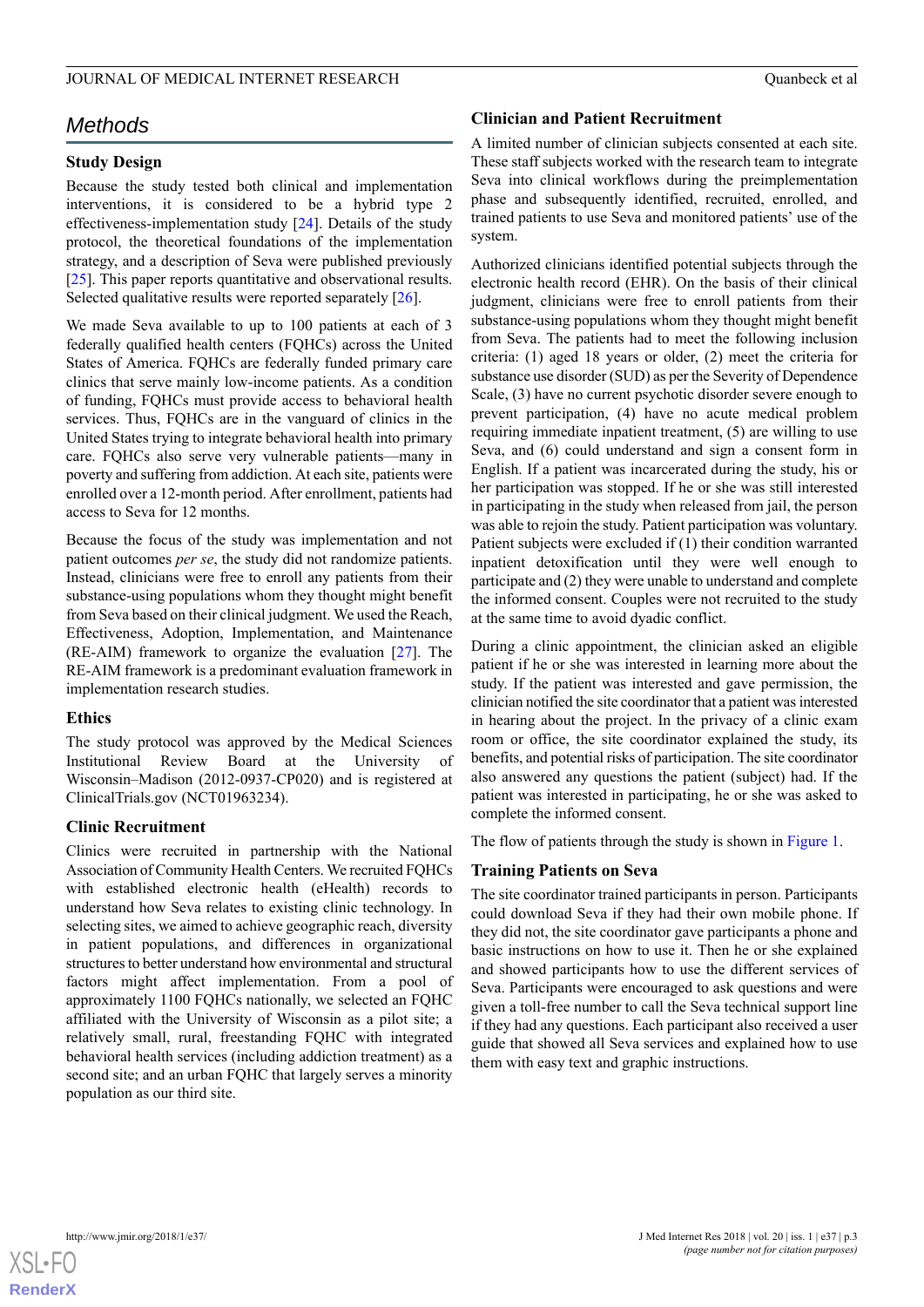<span id="page-3-0"></span>**Figure 1.** Participant flowchart.



## **Clinic Rollout Process**

Each site designated a change leader, a clinical leader who was the point of contact with the implementation coach and coordinated implementation activities; the site coordinator; and a change team of 4 to 8 clinical and/or administrative staff members who helped make the organizational changes that were necessary to implement Seva. The coach made an initial site visit during the 4-month period of implementation preparation to create a welcoming environment for Seva. During this visit, the coach conducted a walk-through exercise with the change team members (an exercise in which employees experience clinic processes as patients do); a workflow assessment using flowcharting; and a technical assessment of data to be gathered and procedures needed to conduct the study. Through this preparation period, the coach worked with the change leader to ensure that pretest data were collected, Seva was demonstrated to clinical teams who might serve as referral sources, and barriers to implementation were identified and rectified.

## **mHealth Intervention**

Seva offered patients a discussion board used by the patients in the study; interactive modules to teach problem-solving, self-regulation, and other skills; tools for coping with cravings and high-risk situations (eg, relaxation exercises, strategies from cognitive behavioral therapy, links to local 12-step meetings); and health tracking. For clinicians, Seva provided a Web portal with a Clinician Report containing longitudinal information generated by patients' self-reported data about their substance use and well-being (eg, sleep, depression).

#### **Implementation Strategy**

We created a detailed implementation plan tailored to each clinic. The implementation strategy involved 4 phases at each site, which were (1) initiate (bring key clinical staff together for training), (2) prepare (assure a welcoming environment for Seva), (3) improve (conduct rapid-cycle tests of ideas from the previous stages), and (4) implement (use, monitor, and sustain the technology). An organizational coach (a member of the research team experienced in coaching) helped clinics implement Seva, starting with an in-person planning and kick-off meeting. This meeting was to be followed by monthly phone calls. Implementation plans consisted of a list of scheduled activities, such as when recruitment would start and end, when patients would be trained to use Seva, and so on. The implementation plans were informed by baseline assessments of readiness for implementation, sustainability potential, and technology acceptance from the perspective of clinic staff members who worked on the implementation plan [[28-](#page-14-8)[30\]](#page-14-9).

We expected that Seva would enable primary care physicians to better manage addiction in their patients, much as they manage chronic conditions such as diabetes and asthma, by making information about a patient's recovery readily available. Physicians and other clinicians who referred a patient to behavioral health could see through Seva how these referrals worked out. Seva would also improve outcomes by making support, information, and skills training available to patients almost anywhere and anytime.

#### **Outcomes**

The measures used in this study are summarized in [Table 1](#page-4-0).



**[RenderX](http://www.renderx.com/)**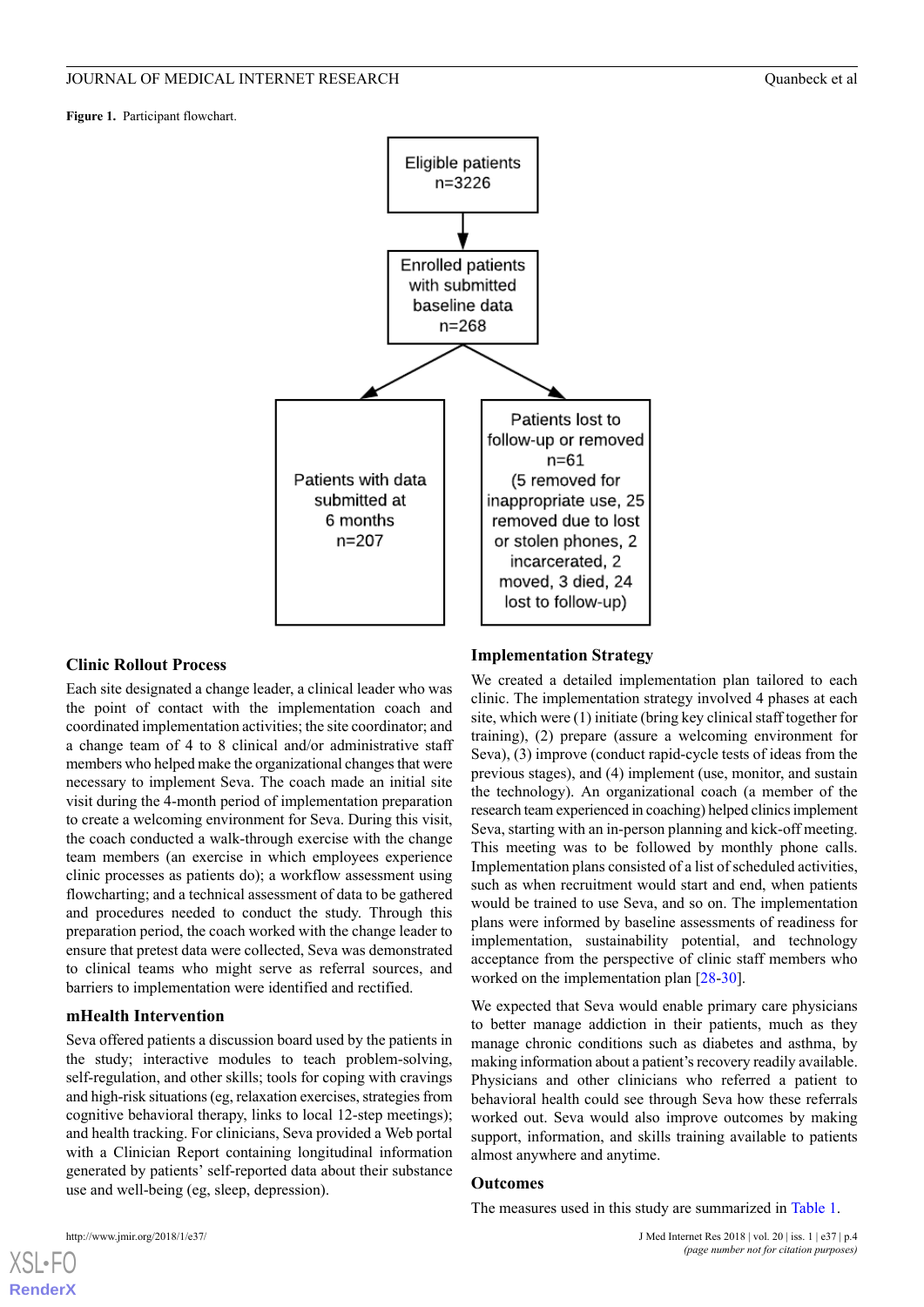#### JOURNAL OF MEDICAL INTERNET RESEARCH  $\frac{1}{2}$  Ouanbeck et al.

<span id="page-4-0"></span>**Table 1.** List of measures.

| Domain and measure<br>Data source $(s)$                                                 |                                                                              |  |  |  |  |
|-----------------------------------------------------------------------------------------|------------------------------------------------------------------------------|--|--|--|--|
| Reach                                                                                   |                                                                              |  |  |  |  |
| Number of Seva patients (eligible, enrolled)                                            | $EHRa$ , patient surveys                                                     |  |  |  |  |
| Characteristics of participating patients                                               | Patient surveys                                                              |  |  |  |  |
| <b>Effectiveness</b>                                                                    |                                                                              |  |  |  |  |
| Substance use                                                                           | Patient surveys                                                              |  |  |  |  |
| $QoL^b$                                                                                 | Patient surveys                                                              |  |  |  |  |
| Health care utilization (hospitalizations, $ERc$ visits, specialty addiction treatment) | Patient surveys                                                              |  |  |  |  |
| HIV testing rates                                                                       | Patient surveys                                                              |  |  |  |  |
| HIV risk behaviors                                                                      | Patient surveys                                                              |  |  |  |  |
| <b>Adoption</b>                                                                         |                                                                              |  |  |  |  |
| Characteristics of participating clinics                                                | Clinic administrative data                                                   |  |  |  |  |
| Use of Seva by staff (including referrals)                                              | Seva server files, referral tracking logs maintained by<br>clinic staff      |  |  |  |  |
| Use of Seva by patients                                                                 | Seva server files                                                            |  |  |  |  |
| Implementation                                                                          |                                                                              |  |  |  |  |
| <b>Stages of Implementation Completion</b>                                              | Project tracking logs maintained by research team                            |  |  |  |  |
| Implementation and operating costs                                                      | Observation and interviews of clinic staff; project admin-<br>istrative data |  |  |  |  |
| Maintenance                                                                             |                                                                              |  |  |  |  |
| 6-month follow-up on effectiveness measures                                             | Patient surveys                                                              |  |  |  |  |
| Patient use of Seva at 12 months                                                        | Seva server files                                                            |  |  |  |  |

<sup>a</sup>EHR: electronic health record.

 $b$ QoL: quality of life.

<sup>c</sup>ER: emergency room.

To assess *Reach*, we examined the characteristics of the participating sites and the patients they serve. We examined how many patients were eligible to use Seva in each clinic versus how many enrolled in the study over the enrollment period.

To assess *Effectiveness*, we considered patients' substance use, quality of life (QoL), health care utilization, human immunodeficiency virus (HIV) risk behaviors, and HIV testing rates through self-reported data collected in surveys administered in person at baseline and by phone at 6 months. Risky drinking days were the number of days in the past 30 days on which, within a period of 2 hours, women consumed more than 3 standard drinks and men more than 4 standard drinks, corresponding to the National Institute on Alcohol Abuse and Alcoholism's definition of binge drinking [[31\]](#page-14-10). Illicit drug use days were defined as the number of days in the past 30 days on which participants used any illicit drug. QoL was measured using the PROMIS Global Health Scale [\[32](#page-14-11)].

Effectiveness outcomes are reported for differences between baseline and 6 months. To handle skew distributions, nonparametric related sample tests (Wilcoxon signed rank tests for continuous and ordinal variables and McNemar tests for

[XSL](http://www.w3.org/Style/XSL)•FO **[RenderX](http://www.renderx.com/)**

binary outcomes) were conducted. *P* values (2-tailed) and effect sizes were reported.

We assessed *Adoption* at both the patient and clinic level. For patients, we assessed weekly rates of Seva use, with *use* defined as a patient accessing any part of Seva beyond the home page during a given week in the 12-month period when patients' phones and service plans were paid for. We defined *clinician use* in two ways—by the number of log-ins by clinicians per week to the website where Seva data were available and by the number of referrals to Seva. We also tracked the total number of Seva patients enrolled and whether medical providers (doctors of medicine [MDs], residents, physician assistants [PAs], nurse practitioners [NPs], and nurses or behavioral health providers) referred patients to Seva. To assess *Implementation*, we used the Stages of Implementation Completion model [[33\]](#page-14-12). The stages of implementation completion are (1) engagement; (2) consideration of feasibility; (3) readiness planning; (4) staff hired and trained; (5) fidelity monitoring processes in place; (6) services and consultation begin; (7) ongoing services, consultation, fidelity monitoring, and feedback; and (8) competency. We planned to assess *Maintenance* in a follow-up phone survey 6 months after each patient's 12-month intervention period ended, but this plan was abandoned, as discussed below.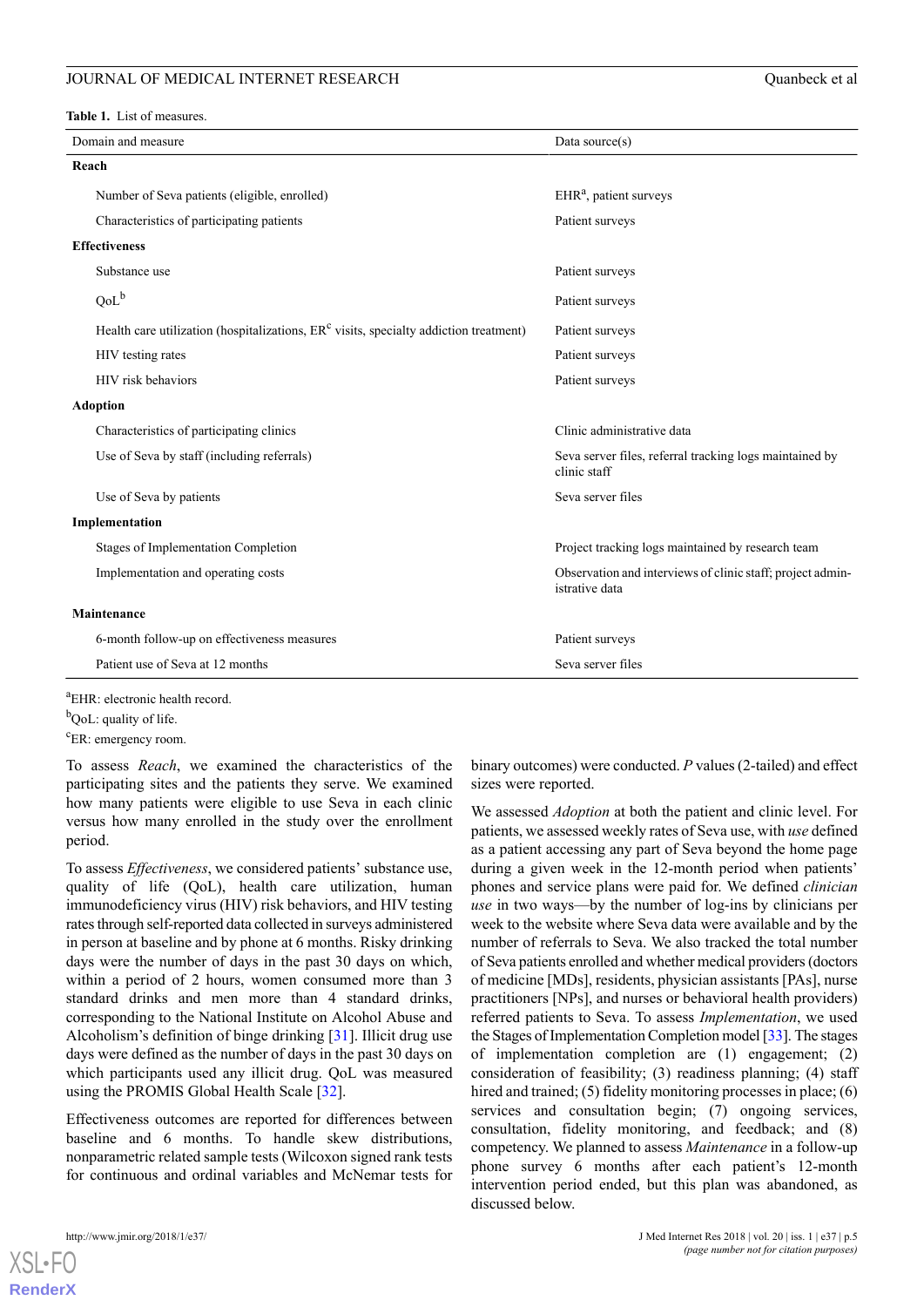#### JOURNAL OF MEDICAL INTERNET RESEARCH **COMBINAL COMBINER COMBINER COMBINER COMBINER COMBINER COMBINER COMBINER COM**

## *Results*

## **Reach**

We selected an FQHC in Madison, WI, affiliated with the University of Wisconsin-Madison as our pilot implementation site; a relatively small, rural, freestanding FQHC with integrated behavioral health services, including addiction treatment, in Missoula, MT, was our second site; and an urban FQHC in the Bronx, NY, that serves a largely minority population was our third site ([Table 2\)](#page-6-0). In all 3 clinics, a total of 3226 patients were deemed clinically appropriate to use Seva in the 12 months corresponding to the implementation period. This number of appropriate patients represents all patients with a SUD diagnostic code in the EHR. With 268 patients enrolled, the intervention reached approximately 8.31% (268/3226) of patients with substance use issues at these 3 clinics. The reach of Seva to the target population was limited by our ability to pay for phones and data plans for a maximum of 100 patients per clinic. The racial and ethnic composition of patients in the study departs somewhat from those of US adults 18 or older estimated by the Substance Abuse and Mental Health Services Administration to meet the Diagnostic and Statistical Manual of Mental Disorders, 4th Edition (DSM-IV) criteria for alcohol dependence and abuse, with study participants being 67.9% (182/268) white versus 55% nationally; 25.0% (67/268) African American/Black versus 16% nationally; 11.6% (31/268) Other versus 10% nationally; and 14.2% (38/268) Hispanic/Latino versus 20% nationally [\[34](#page-14-13)]. At least one clinic indicated more patients could have been enrolled.

#### **Effectiveness**

[Tables 3](#page-7-0) and [4](#page-7-1) show changes in patient outcomes reported from baseline to 6 months. Of 268 enrolled patients, 207 (77.2%) were included in this analysis. Effect sizes were calculated per Cohen [\[35](#page-14-14)].

In the substance use domain, significant reductions were observed for the number of risky drinking days (the primary outcome in the clinical trial preceding this implementation study), which declined by  $44\%$   $[(0.7-1.25)/1.25]$  from baseline to 6 months and illicit drug-use days, which declined by 34%  $[(2.14-3.22)/3.22]$ . Two of the three abstinence outcomes also showed significant improvements (any illicit drug use and/or any drink or drug). Significant effects were found for two of the three QoL scores (overall QoL and mental health). [Table 3](#page-7-0) also shows a significant reduction in hospitalizations and a trend toward fewer emergency room (ER) visits. [Table 4](#page-7-1) shows an increase in HIV screening rates. Change in the rates of HIV risk behaviors (eg, condom use) and receiving other addiction treatments appeared to be nonsignificant.

Post hoc analyses assessed the relationship between the extent of Seva use and our study outcomes at 6 months. For each outcome, we used linear or logistic regression, controlling for the value of the outcome at baseline. System use was operationalized as (1) the total number of calendar days during the first 6 months on which individuals used Seva (going beyond

the main menu), and (2) the total number of Seva pages viewed in the first 6 months (excluding the main menu). These system use measures were natural log transformed to reduce skewness. We found that participants who used Seva on more days in the first 6 months showed a significant increase in alcohol abstinence  $(P=0.02)$ , and participants who loaded more Seva pages showed a significant increase in overall abstinence from both alcohol and drugs (*P*=.01), as well as reduced HIV risk behaviors (*P*=.02). We found no significant associations between system use and risky drinking days, illicit drug use days, health care utilization, or QoL.

Whereas Seva's quantitative results show promise in helping primary care patients remain abstinent, other important effects can be best appreciated by directly observing how mHealth affected patient care. An exchange on the Seva discussion board in the Bronx (Site 3) illustrates how the system helped patients support one another. [Figure 2](#page-8-0) shows an unedited excerpt of this exchange—only names have been changed. The exchange—which occurred over a 2-hour period beginning at 4:41 AM, well before the clinic was open—illustrates how patients struggling with addiction can support one another, in real time, outside the clinic, using mHealth. As the exchange highlights, the network of patients in the Bronx even took to referring to themselves as the "Seva family."

## **Adoption**

Mobile health apps generally have low levels of continued use—approximately 80% are abandoned after only 2 weeks [[36\]](#page-14-15). In this context, all 3 sites showed high levels of sustained patient use ([Figure 3](#page-9-0)). At the start of the study, rates of patient use—defined as accessing any part of Seva beyond the home page during each week of the 12-month implementation period—at the 3 sites ranged from 94% (90/96) to 99% (69/70). Rates of use declined, but slowly, with rates at 12 months ranging from 53% (41/78) to 60% (39/65) across the 3 sites, which mirrors the patient retention rate of 57.6% at 8 months in the randomized trial of an earlier iteration of Seva [\[21](#page-14-1)].

Clinician adoption of Seva was less robust than patient adoption for two main reasons. At each clinic, clinicians worried about being responsible for data available from Seva. For example, clinicians were concerned that a patient might express suicidal thoughts in a discussion post and they would miss it. To address this concern, the clinical staff at each clinic wanted one staff member to lead the implementation and operation of Seva for the clinic. This job included monitoring patient Seva activity for the clinic and alerting clinicians of significant changes in patient status. At 2 of the 3 sites, members of the behavioral health department led the implementation and operation of Seva. At the other site, the director of innovation led implementation. Not all FQHCs have such a position. At one of the sites, the behavioral health provider who led the implementation of Seva left the clinic near the end of the patient enrollment period. Members of the research team increased their involvement at the site to pick up the slack, but staff turnover remained a vexing issue.

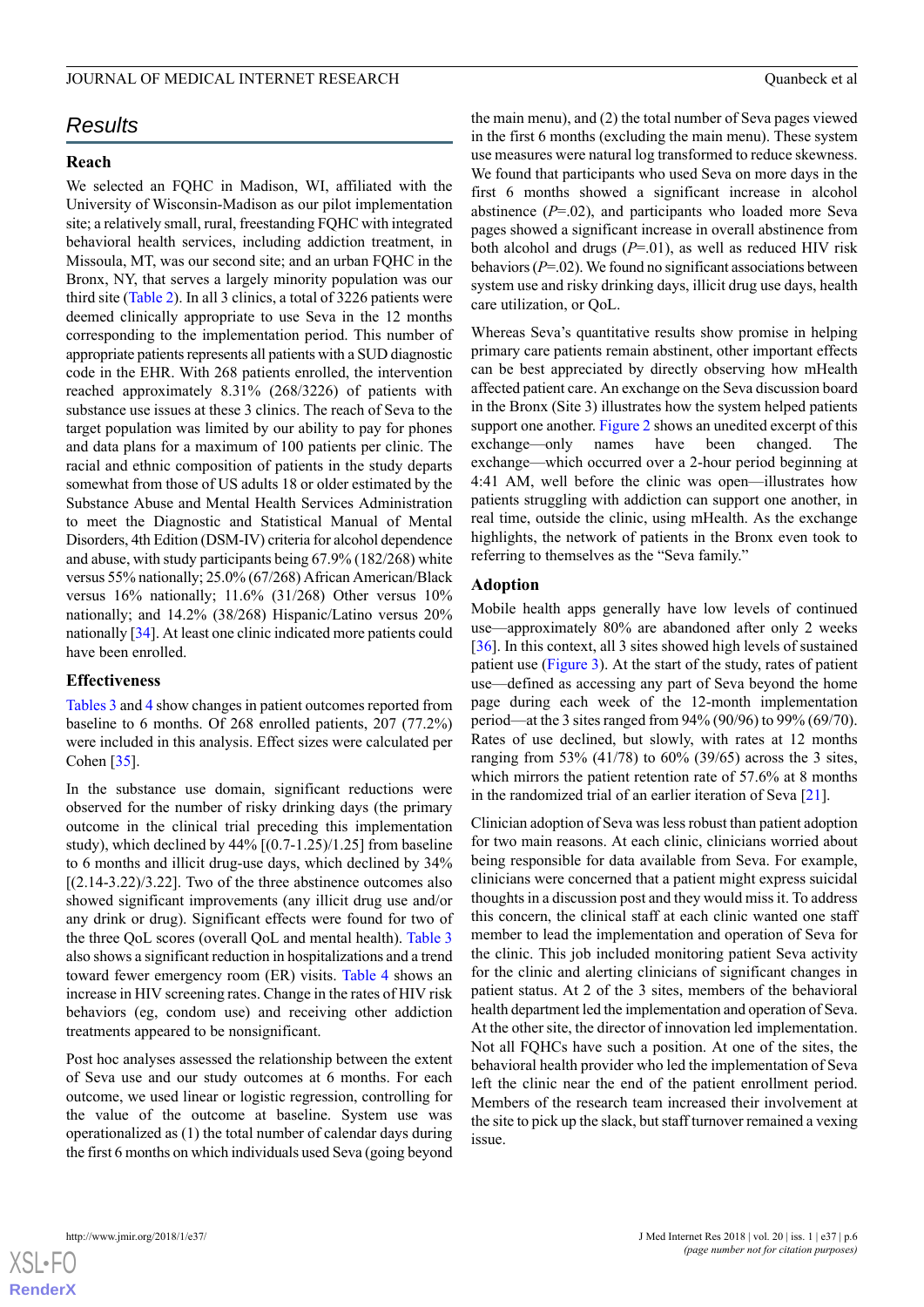<span id="page-6-0"></span>

| Characteristics                              | Site 1 (Madison, WI)                                        | Site 2 (Missoula, MT) | Site 3 (Bronx, NY)             |
|----------------------------------------------|-------------------------------------------------------------|-----------------------|--------------------------------|
| <b>Clinic characteristics</b>                |                                                             |                       |                                |
| Insurance of patients (%)                    |                                                             |                       |                                |
| <b>Insured</b>                               |                                                             |                       |                                |
| Medicare                                     | 8.7                                                         | 11.6                  | 11.1                           |
| Medicaid                                     | 56.3                                                        | 23.1                  | 46.5                           |
| Private/other                                | 18.5                                                        | 19.4                  | 28.9                           |
| Not insured                                  | 16.5                                                        | 45.9                  | 13.5                           |
| eHealth <sup>a</sup> records                 | Epic                                                        | eClinicalworks        | Epic                           |
| Services offered                             | Primary care and mental health Primary care, mental health, | and addiction         | Primary care and mental health |
| PCMH <sup>b</sup> designation                | Level 3 (2011)                                              | Level 3 (2014)        | Level 3 (2014)                 |
| <b>Patient characteristics</b>               |                                                             |                       |                                |
| Number of eligible SUD <sup>c</sup> patients | 1189                                                        | 961                   | 1076                           |
| Patients enrolled in Seva                    | 97                                                          | 100                   | 71                             |
| Age (years)                                  |                                                             |                       |                                |
| Range                                        | $21 - 64$                                                   | 21-66                 | $22 - 64$                      |
| Mean (standard deviation)                    | 41.61 (10.95)                                               | 42.53 (10.24)         | 42.66 (11.78)                  |
| Gender n, (%)                                |                                                             |                       |                                |
| Female                                       | 52 (54)                                                     | 40(40)                | 36(51)                         |
| Drug of choice, n (%)                        |                                                             |                       |                                |
| Alcohol                                      | 34(35)                                                      | 44 (44)               | 27(38)                         |
| Opiates                                      | 31(32)                                                      | 14(14)                | 8(11)                          |
| Crack cocaine                                | 9(9)                                                        | 3(3)                  | 11(16)                         |
| Marijuana                                    | 1(1)                                                        | 4(4)                  | 16(23)                         |
| Methamphetamine                              | 0(0)                                                        | 15(15)                | 1(1)                           |
| Multiple drugs                               | 22(23)                                                      | 20(20)                | 8(11)                          |
| Ethnicity n (%)                              |                                                             |                       |                                |
| Hispanic/Latino                              | 1(1)                                                        | 2(2)                  | 35(49)                         |
| Race, n $(\frac{6}{6})^d$                    |                                                             |                       |                                |
| White                                        | 68 (70)                                                     | 90 (90)               | 24(33)                         |
| African American/Black                       | 30(31)                                                      | 2(2)                  | 35(50)                         |
| American Indian or Alaskan Native            | 4(4)                                                        | 8(8)                  | 1(2)                           |
| Asian or Pacific Islander                    | 0(0)                                                        | 1(1)                  | 0(0)                           |
| Other                                        | 0(0)                                                        | 2(2)                  | 15(21)                         |

<sup>a</sup>eHealth: electronic health.

<sup>b</sup>PCMH: patient-centered medical home. Three levels of recognition exist, based on practice sites meeting six standards. Level 3 clinics have the best adherence to the standards.

c SUD: substance use disorder.

<sup>d</sup>Percentages do not add to 100 because patients could select more than one race.

[XSL](http://www.w3.org/Style/XSL)•FO **[RenderX](http://www.renderx.com/)**

 $\overline{a}$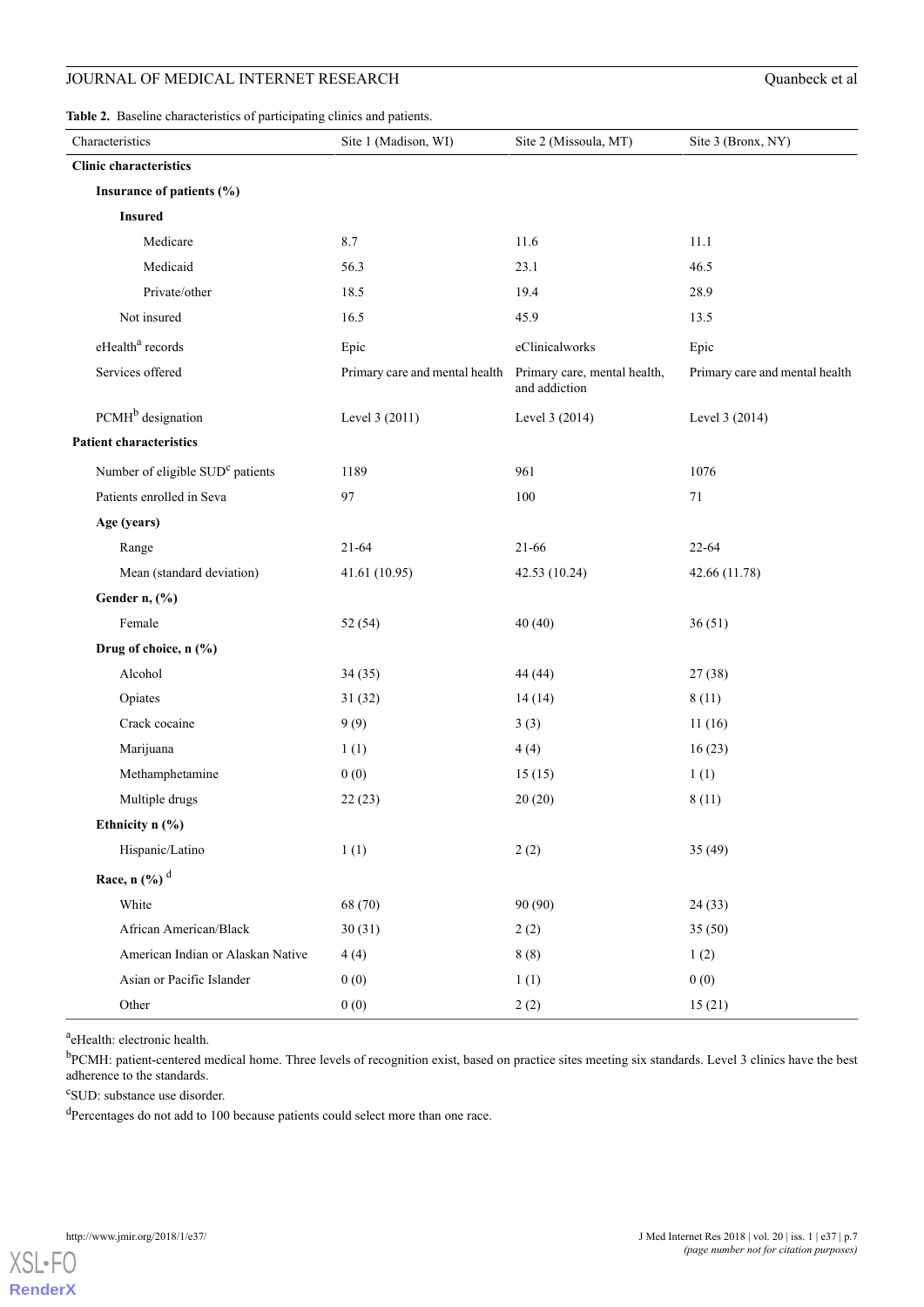## JOURNAL OF MEDICAL INTERNET RESEARCH Quantity of all the contract experiments of  $Q$

<span id="page-7-0"></span>

|  | <b>Table 3.</b> Effectiveness results, continuous patient outcomes |  |  |  |  |
|--|--------------------------------------------------------------------|--|--|--|--|
|--|--------------------------------------------------------------------|--|--|--|--|

| Quanbeck et al |  |  |
|----------------|--|--|
|                |  |  |

| Measures                                 | Sample size | <b>Baseline</b> | 6 months    | $Z^{a,b}$ ( <i>P</i> value) | Effect size $d^{b,c}$ |
|------------------------------------------|-------------|-----------------|-------------|-----------------------------|-----------------------|
|                                          | N           | Mean $(SD)$     | Mean $(SD)$ |                             |                       |
| Substance use in last 30 days            |             |                 |             |                             |                       |
| Any drinking days                        | 207         | 2.53(6.01)      | 1.67(4.69)  | $-2.304(.02)$               | $-0.228$              |
| Risky drinking days <sup>d</sup>         | 207         | 1.25(3.78)      | 0.70(2.58)  | $-2.008(0.4)$               | $-0.199$              |
| Illicit drug-use days                    | 206         | 3.22(7.57)      | 2.14(6.55)  | $-2.499(0.01)$              | $-0.248$              |
| QoL <sup>e</sup>                         |             |                 |             |                             |                       |
| Overall OoL                              | 202         | 28.47 (6.46)    | 30.03(7.11) | $3.653 \approx 0.001$       | 0.370                 |
| Physical subscale QoL                    | 206         | 13.20(3.01)     | 13.48(3.11) | 1.682(.09)                  | 0.167                 |
| Mental subscale QoL                      | 204         | 9.75(2.99)      | 10.77(3.50) | $3.892 \le 0.001$           | 0.393                 |
| Health care utilization in last 6 months |             |                 |             |                             |                       |
| No. of hospitalizations <sup>d</sup>     | 207         | 0.43(1.03)      | 0.22(0.65)  | $-3.357(.001)$              | $-0.335$              |
| No. of $ERf$ visits <sup>d</sup>         | 207         | 1.10(2.79)      | 0.75(1.31)  | $-1.911(0.06)$              | $-0.189$              |

<sup>a</sup>Z, provided in the Wilcoxon sign test, is the standard normal distributed *Z*-value used to test the significance between outcomes reported at two time points (eg, pretest vs 6 months).

<sup>b</sup>For *Z* and *d* values, negatives mean decreases and positives mean increases in values from baseline to 6 months.

<sup>c</sup>Calculated from effect size *d*. On the basis of Cohen (1988) effect size, small:  $d=0.2$ , medium:  $d=0.5$ , large:  $d=0.8$ .

<span id="page-7-1"></span><sup>d</sup>Risky drinking days, hospitalizations, and ER visits: Those who reported no such events were coded with zero in the number of days of these events. <sup>e</sup>QoL: quality of life.

<sup>f</sup>ER: emergency room.

**Table 4.** Effectiveness results, dichotomized patient outcomes

| Measures                                           | Sample size | <b>Baseline</b> | 6 months  | Chi-square $(P$ value) | Odds ratio <sup>a</sup> |
|----------------------------------------------------|-------------|-----------------|-----------|------------------------|-------------------------|
|                                                    | N           | $n$ (%)         | $n$ (%)   |                        |                         |
| Substance use in last 30 days                      |             |                 |           |                        |                         |
| Any drink (Yes)                                    | 207         | 64(30.9)        | 51(24.6)  | 3.2(.07)               | 0.552                   |
| Illicit drug use (Yes)                             | 206         | 63(30.6)        | 36(17.5)  | $14.38 \approx 0.001$  | 0.270                   |
| Any drink or drug (Yes)                            | 206         | 97(47.1)        | 69(33.5)  | $12.57 \approx 001$    | 0.349                   |
| Health care utilization in last 6 months           |             |                 |           |                        |                         |
| Currently receive other addiction treatments (Yes) | 207         | 89(43)          | 78 (37.7) | 1.639(.20)             | 0.694                   |
| <b>HIV</b> in last 6 months                        |             |                 |           |                        |                         |
| HIV risky behavior (Yes)                           | 207         | 76 (36.7)       | 65 (31.4) | 1.818(.18)             | 0.667                   |
| HIV testing (Yes)                                  | 206         | 81 (39.3)       | 116(56.3) | $33.03 \le 0.001$      | $_{\rm b}$              |

<sup>a</sup>Numbers lower than 1 mean reductions of the events from baseline to 6 months.

<sup>b</sup>The odds ratio for this variable cannot be calculated because patients' HIV testing status was considered current at 6 months if they had been tested at baseline; that is, there were zero patients considered tested at pretest and not tested at 6 months.

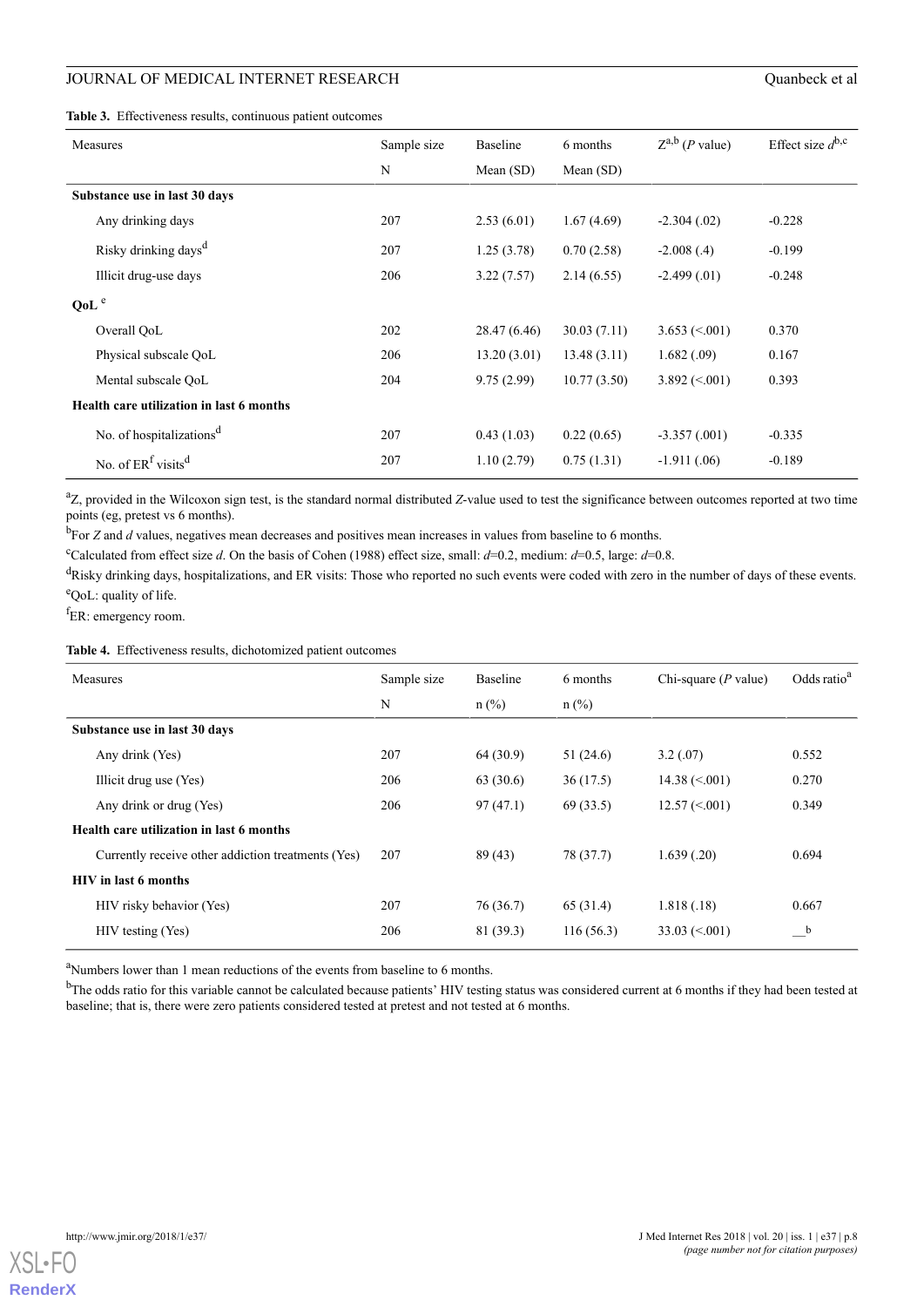<span id="page-8-0"></span>**Figure 2.** Exchange among Seva patients in the Bronx.

| From: Janice<br>Date: 03/11/2016 4:41 AM<br>Title: Ruff time Thursday<br>once again I wanted to pick up Crack not to make light of it the name alone speaks for its self. broken,<br>garbage, destroyed . I want to be whole not garbage. I fill really confused some times. the word<br>commitment comes to my mind . I not willing. the true hurts. thank for listening, I needed to share. I didn't<br>pick up.                                                                                                                                                                                                                                               |
|------------------------------------------------------------------------------------------------------------------------------------------------------------------------------------------------------------------------------------------------------------------------------------------------------------------------------------------------------------------------------------------------------------------------------------------------------------------------------------------------------------------------------------------------------------------------------------------------------------------------------------------------------------------|
| From: Dennis 03/11/2016 5:51 AM<br>Morning Janice, You did the right thing by sharing. I've been having a lot of difficulty staying focused these<br>past 9 months, but I always share with the SEVA family. One thing I like about this is that I can be<br>anonymous, but I'm also human with feelings & I'll always get feedback whether I agree with it or not. I<br>hope this helped a little. Ciao.                                                                                                                                                                                                                                                        |
| From: Janice 03/11/2016 5:53 AM<br>thank you                                                                                                                                                                                                                                                                                                                                                                                                                                                                                                                                                                                                                     |
| From: Dennis 03/11/2016 6:03 AM<br>I figured it works for me, it help you when it gets tough.                                                                                                                                                                                                                                                                                                                                                                                                                                                                                                                                                                    |
| From: Josie 03/11/2016 6:03 AM<br>you are on the right path Janice, one step at a time, confidence within you will help you conquer the urges.<br>good luck and blessings                                                                                                                                                                                                                                                                                                                                                                                                                                                                                        |
| From: Dennis 03/11/2016 6:13 AM<br>That's right, stay focused. It's not easy, but if nothing else, you have the SEVA family, so please take full<br>advantage of it as often as necessary. Ciao.                                                                                                                                                                                                                                                                                                                                                                                                                                                                 |
| From: Mary 03/11/2016 6:25 AM<br>janice I'm glad you shared that with us, and happy you didn't pick up, our higher power was standing<br>besides you, and he was not going to allow for you to pick up. try to.make a meeting today, that will work,<br>God bless you. remember One Day At A Time.                                                                                                                                                                                                                                                                                                                                                               |
| From: Trent 03/11/2016 6:27 AM<br>You are not alone. This disease is a everyday battle. It's not kind, prejudice or unforgiving. It's objective is<br>to kill, destroy and keep us in a state of confusion. It doesn't have a schedule to attack. It just comes for<br>you without warning. Be prepared. Our weapons : meetings, literature, groups, prayer and contacts. I<br>don't know how long SEVA has existed. To me it's inovated and something new. You used it, reached out<br>to others and didn't pick up. I'd say you were prepared. Never give up or in. The disease of addiction<br>doesn't. Have a nice day and enjoy life as it was meant to be. |

A second unexpected development affected clinician adoption: We never succeeded in incorporating Seva data into the EHR at each clinic. The interoperability of EHRs is a widely recognized problem. In fact, the same system (eg, Epic Systems, developed by Epic Systems Corporation) may function very differently at one clinic versus another. The technical challenge in getting Seva data into the EHR of 3 health systems proved insurmountable in the context of this implementation research project. Instead, clinicians who wanted to review Seva data had to go to a website outside the EHR.

At each site, the leaders of Seva implementation and operation logged into Seva regularly during the 24 months of enrollment and implementation. At Site 1, 2 other staff clinicians besides the clinic Seva leader from behavioral health were most involved with Seva. The 3 clinicians at Site 1—one primary care physician and 2 behavioral health staff members—logged in an average of 0.6, 0.5, and 1.0 days per week. The Seva clinic leaders at Sites 2 and 3 were also the main users of Seva. The

director of innovation at Site 2 logged in an average of 1.7 days per week, and a member of the behavioral health group at Site 3 logged in an average of 4.1 days per week. At two sites, behavioral health providers made most referrals of patients to Seva: 92% (89/97) of referrals at Site 1 and 76% (54/71) at Site 3. At Site 2, on the other hand, where we observed especially strong leadership and operational support for integrating behavioral with medical health, medical providers made 92% (92/100) of referrals (see [Table 5](#page-9-1)).

## **Implementation**

[Table 5](#page-9-1) also shows the percent of implementation goals and milestones completed. At the first two sites, we largely executed our implementation plan successfully in the preimplementation and implementation stages. At the third site, we struggled during preimplementation, primarily because of delays in getting the institutional review board's (IRB) approval, which cost 6 additional months. Cost, which was specified in the protocol as another element of implementation, is reported below.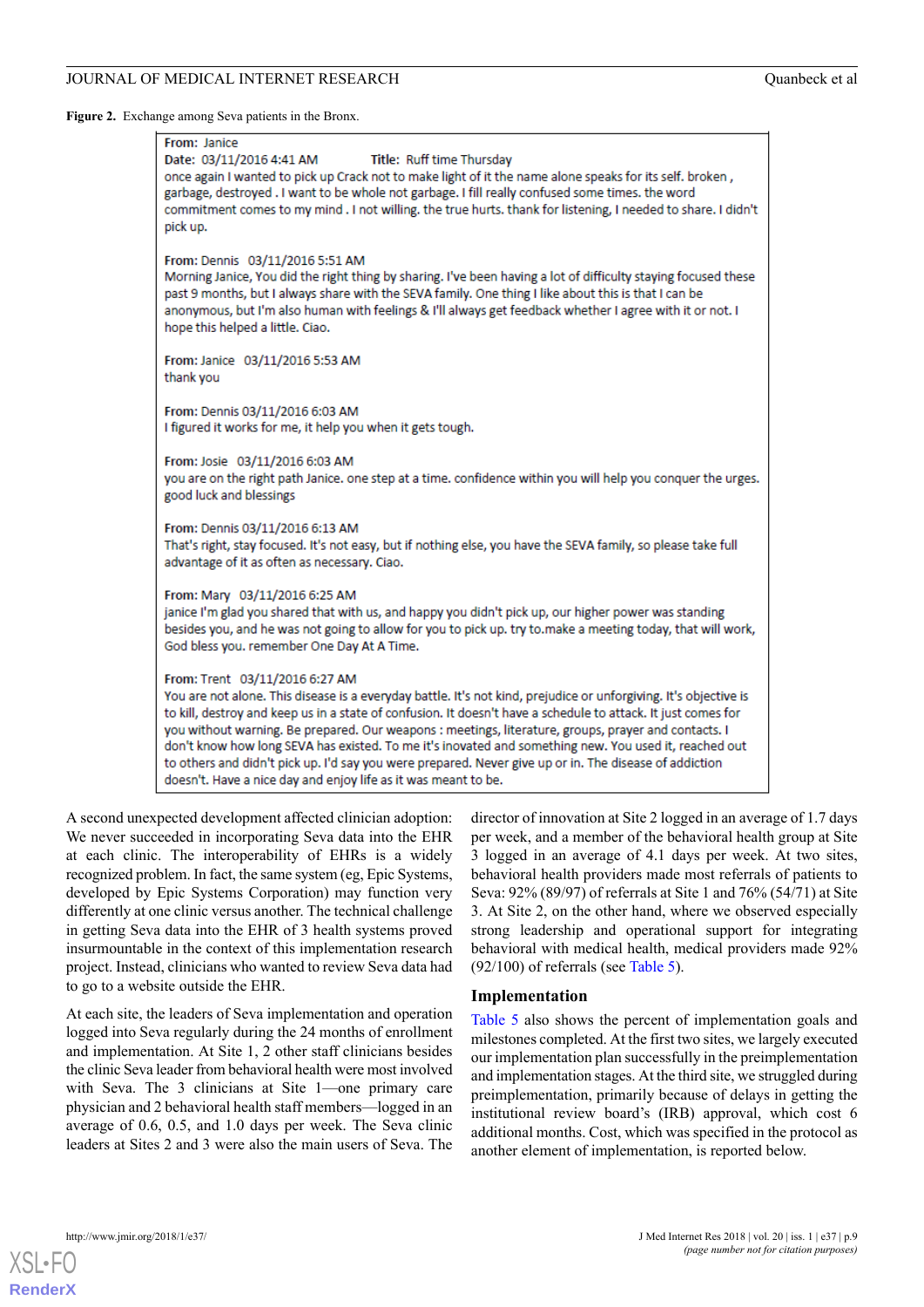<span id="page-9-0"></span>Figure 3. Percentage of patients who logged onto Seva at least once per study week. Patients were excluded from analysis at the point when they were removed from the study (eg, if they lost their phone, died, or were incarcerated).



#### <span id="page-9-1"></span>**Table 5.** Adoption and implementation outcomes.

| Measures                                                                                                                       | Site 1         | Site 2         | Site 3      |  |
|--------------------------------------------------------------------------------------------------------------------------------|----------------|----------------|-------------|--|
|                                                                                                                                |                |                |             |  |
|                                                                                                                                | (Madison, WI)  | (Missoula, MT) | (Bronx, NY) |  |
| Total number of Seva patients                                                                                                  | 97             | 100            | 71          |  |
| Total number of primary care clinical staff at site <sup>a</sup>                                                               | 70             | 74             | 27          |  |
| Number of patients referred to Seva by primary care clinical staff out of total number of<br>Seva patients, $n$ (%)            | 8(8)           | 92 (92)        | 17(24)      |  |
| Total number of behavioral health providers at site <sup>b</sup>                                                               | 10             | 8              | 11          |  |
| Number of patients referred to Seva by behavioral health providers out of total number of 89 (92)<br>Seva patients, $n$ $(\%)$ |                | 8(8)           | 54 (76)     |  |
| Time to completion of project phases (months)                                                                                  |                |                |             |  |
| Preimplementation (12 months planned)                                                                                          | 12             | 12             | 18          |  |
| Implementation (12 months planned)                                                                                             | 18             | 13             | 16          |  |
| Maintenance (12 months planned)                                                                                                | $\overline{c}$ | 4              | 1           |  |
| Number and percentage of implementation goals and milestones completed, $n$ (%)                                                |                |                |             |  |
| Preimplementation (% of monthly implementation plan milestones reached)                                                        | 12(100)        | 12(100)        | 12(100)     |  |
| Implementation (% of 100 patient enrollment goal at each site)                                                                 | 97 (97)        | 100(100)       | 71(71)      |  |
| Maintenance (% of 12 monthly coaching follow up calls completed)                                                               | 2(17)          | 4(33)          | 1(8)        |  |

<sup>a</sup>Clinical staff members were physicians, residents, physician assistants, nurse practitioners, registered nurses, licensed practical nurses, and medical assistants.

<sup>b</sup>Behavioral health providers were licensed medical social workers, licensed mental health counselors, licensed clinical social workers, doctorate-level psychologists, and physicians.

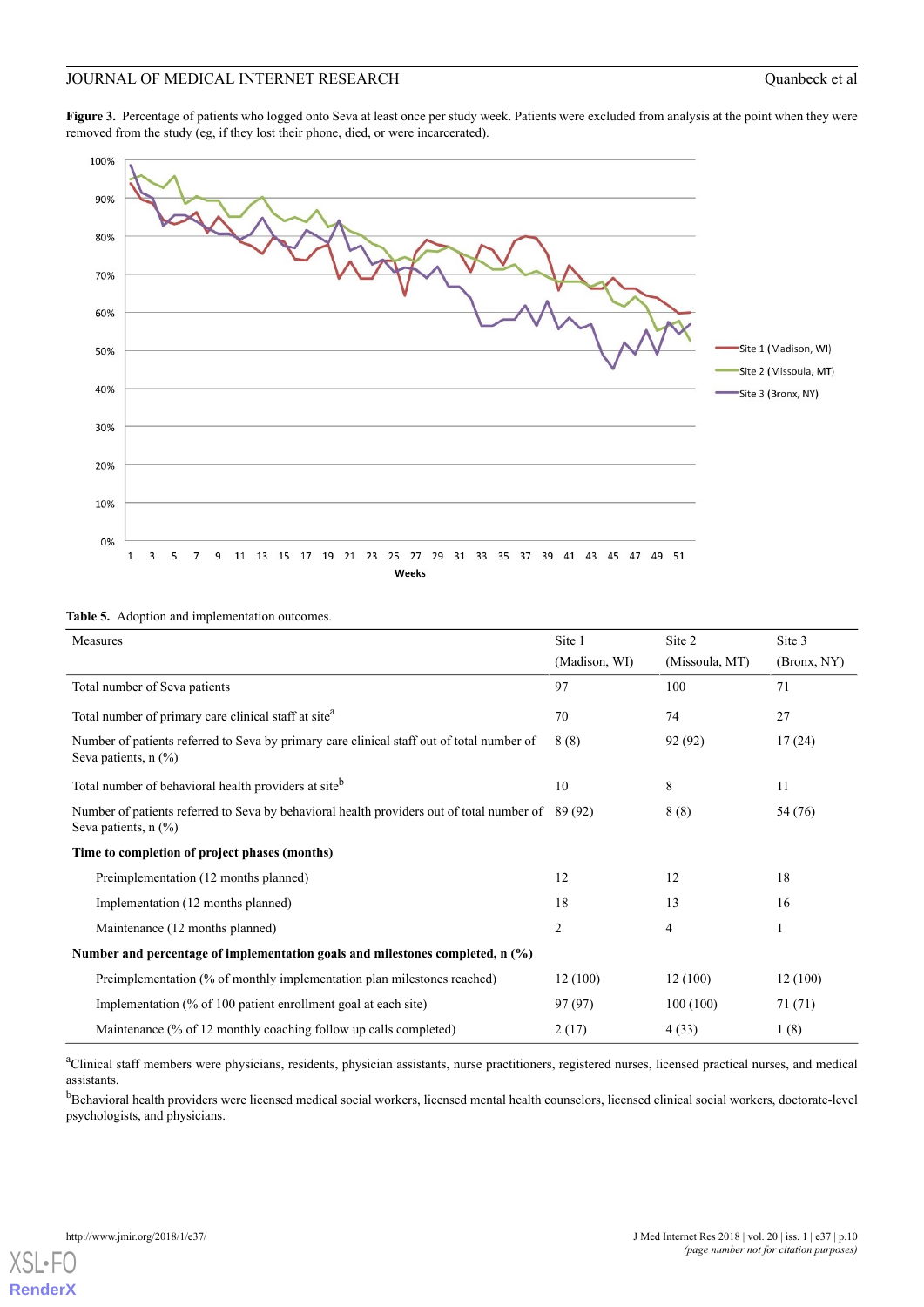#### JOURNAL OF MEDICAL INTERNET RESEARCH  $\frac{1}{2}$  Ouanbeck et al.

| Type of costs                        | Site 1 (Madison, WI) | Site 2 (Missoula, MT) | Site 3 (Bronx, NY) |
|--------------------------------------|----------------------|-----------------------|--------------------|
| Operating costs (patient and clinic) | 113,636              | 117,150               | 83,177             |
| Implementation costs (clinic)        | 9948                 | 23,345                | 28,121             |
| Total costs for clinic               | 123,584              | 140,495               | 111,298            |
| Cost/patient                         | 1274                 | 1405                  | 1568               |

<span id="page-10-0"></span>**Table 6.** Cost analysis (US \$).

Our implementation plans and their execution arose from baseline assessments of readiness for implementation, sustainability potential, and technology acceptance by clinic staff members who worked on the implementation plan, as well as the information that researchers gained from directly interacting with clinic staff. The plans for implementation involved using an organizational coach to help clinics through the 4 phases (initiate, prepare, improve, and implement), using an initial in-person visit and then monthly phone calls between the coach and the clinic change team. Although the organizational coach was heavily involved in the first two phases, another member of the research team who was most familiar with operating Seva became the primary contact for the clinics starting with the third phase. This researcher monitored the Seva discussion groups and gave hands-on, practical advice in response to questions from clinicians. Instead of having monthly coaching calls, clinician-researcher contact consisted mostly of short, frequent, ad hoc phone and email communications between the main clinician users and the research team's site coordinator in response to specific patient issues and technical questions. These were the types of problems clinics wanted help in solving, rather than helping make organizational change, which was the primary type of help offered by the coach. Thus, we adapted our implementation plan at each site to remove monthly coaching calls during the implementation phase and instead focused on the enrollment of patients as our primary implementation goal.

#### **Maintenance**

Maintenance, defined as continued use of Seva after the 12 months during which patient phones and data plans were paid for, was low at all 3 sites. Patients were allowed to keep their phones and could continue accessing Seva by using Wi-Fi or paying for service themselves with a new phone number. Although we did not track whether patients paid for new data plans independently, we did track Seva use after the 12 months of paid use. Use after 12 months declined gradually to zero once the last recruited patient reached the end of the 12-month period of paid phone use. The decline in use limited our ability to collect follow-up patient surveys and led us to abandon our attempts to collect the phone survey we planned to collect 6 months after each patient's 12-month intervention period to gauge maintenance. The decline in clinician use of Seva mirrored patient decline. That is, as fewer patients used the system, or if only a few later-enrolled patients were using it, clinicians logged in less because Seva had little patient activity for them to see.

Sites did not continue to use Seva after the study for at least two reasons. First, we could not resolve issues related to transitioning from a research study to ongoing use of an mHealth

 $XS$ -FO **[RenderX](http://www.renderx.com/)** system. In particular, establishing procedures for consenting patients who wanted to use their own phones to access Seva outside the research protocol, and commingling these patients with patients from the research study, proved challenging. Second, the National Institute of Health grant funding ended, and none of the 3 clinics made arrangements to pay for mobile phones and data plans afterwards. Offering Seva only to patients who can cover their own mobile phone costs could have been a condition of eligibility, but this choice would have shifted the cost to patients and restricted access for low-income patients. It may also have reduced patients' motivation to use the system, because patients reported that receiving a mobile phone was a strong incentive to use Seva.

Without ongoing funding for patients to use the system, use of Seva declined significantly and patients ultimately became unreachable to the research staff (note that patient surveys were administered over the phone, using the number associated with the patient's mobile phone). This led us to abandon our attempts to collect the phone survey we planned to collect 6 months after each patient's 12-month intervention period to gauge maintenance.

#### **Cost**

This analysis addresses cost from the perspective of an FQHC clinic administrator—a comprehensive economic analysis of the study will be reported separately. This analysis includes operating costs (eg, mobile phones, data plans, clinician time for monitoring Seva use, information technology [IT] staff time) and the costs of executing the implementation strategy (eg, site visits, coaching calls). Costs were tracked for 36 months across each project phase (preimplementation, implementation, and maintenance). Costs are broken down as follows: system operating costs; implementation costs per clinic; and overall cost per patient and per clinic (see [Table 6\)](#page-10-0). All costs are given in US dollars. Operating costs per patient were estimated at US \$1185, which covers US \$200 for a mobile phone; US \$720 for a voice and data plan (US \$60/month x 12 months); US \$135 in clinical staff time for patient identification, recruitment, and training (based on observation and interviews with staff—this 2-stage process took an average of 1.5 hours per patient x US \$90/hour); and US \$130 in staff time for monitoring patients' use of Seva (based on server logs, clinical and research staff spent 0.12 hours per patient per month monitoring patients; 0.12 hours per patient x 12 months x US \$90/hour). We conducted interviews with IT staff members to derive estimates of system operating costs of US \$8,000/per clinic over 36 months, which covers costs such as technical support for users, server hosting, and software updates to the system. Implementation costs were estimated at US \$10,350 per clinic, which includes US \$8,100 for coaching time and expenses associated with site visits (3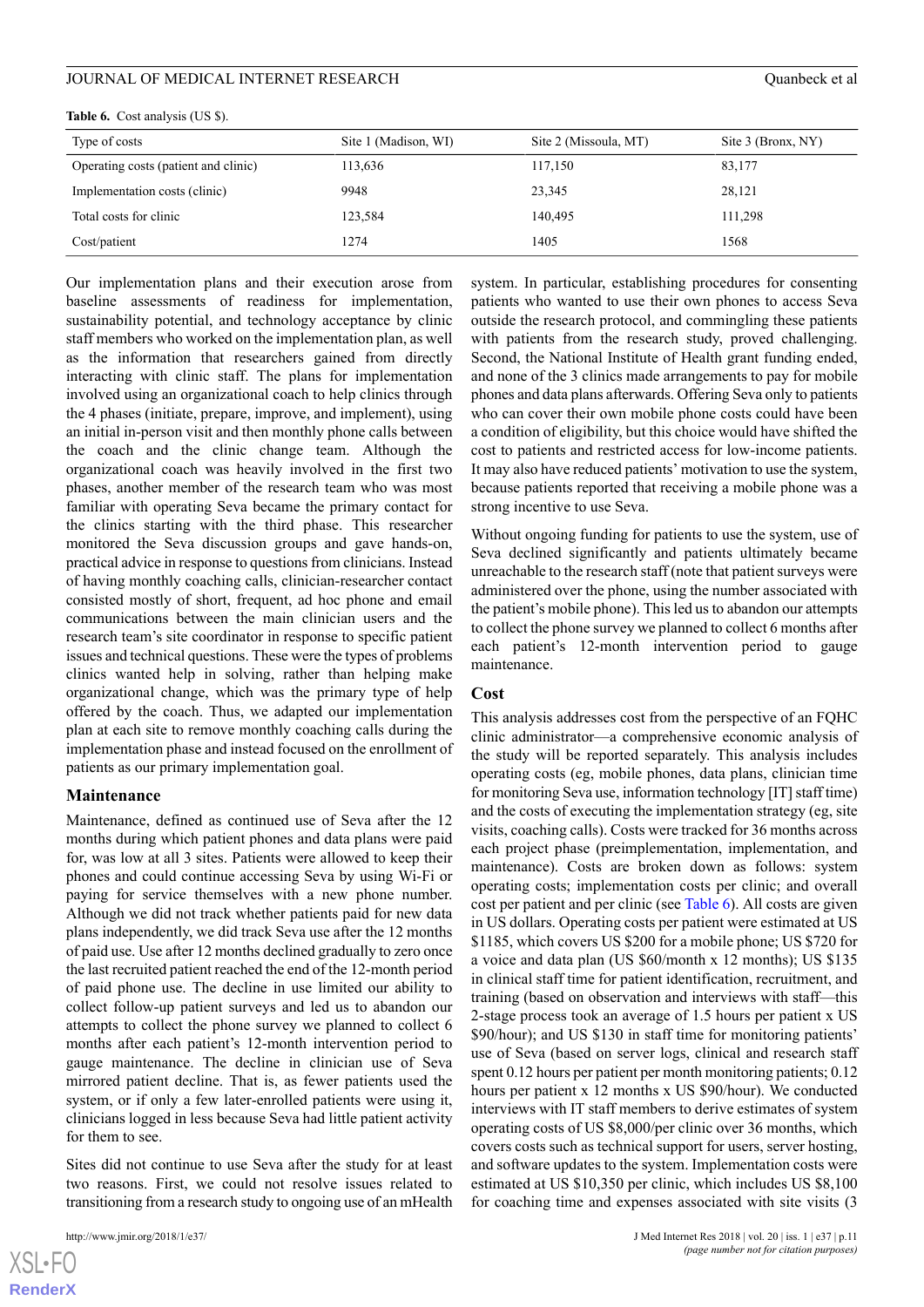visits per clinic at US \$500/day, including travel costs of US \$1200 per visit) and US \$2250 for monthly follow up via email and phone (36 hours x US \$62.50/hour).

Total cost per clinic averaged approximately US \$124,000 across the 3 clinics; cost per patient averaged approximately US \$1,400. For comparison, the average cost for an episode of outpatient addiction treatment among 21 addiction treatment programs surveyed in 2008 (the year with the most recent available cost data) was US \$2325 [\[37](#page-14-16)].

## *Discussion*

#### **Principal Findings**

To summarize our findings related to the three research questions that were the focus of the study:

RQ1: How can Seva be implemented in primary care settings efficiently and effectively?

The study offers the following 4 lessons about implementing an mHealth system in primary care:

First, plan and have a budget for working extensively with clinic IT staff to integrate mHealth data into the EHR. This very challenging task is essential for integrating mHealth into primary care because it makes the mHealth data part of rather than separate from the data clinicians expect to see as they treat patients. Second, work with clinic staff to figure out how the mHealth system will fit into the clinic's existing workflow. All 3 clinics in this study chose to appoint one clinician to monitor Seva data and alert fellow clinicians as needed about important changes in a patient's recovery. Wider and deeper integration would result from each clinician routinely monitoring data from the mHealth system for his or her patients, just as he or she monitors data related to other chronic conditions such as diabetes. This level of involvement may be unrealistic, however, given the time pressures on primary care staff, and assigning routine monitoring to other clinical staff has been done effectively in other studies we have conducted [[38](#page-14-17)[,39](#page-14-18)]. Third, ensure that the questions clinical staff members have as they operate the mHealth system can get rapid responses from the mHealth developers. Most questions clinicians had in this study were day-to-day operational issues (eg, how to enter a new patient into the system) that were ideally addressed in the moment they occurred by quickly calling the research team. Fourth, to assure sustained use, address cost. Two of the 3 clinics wanted to maintain using Seva based on patient and clinician feedback and, at one site, cost savings from reduced hospital admissions and ER visits. This last clinic used the cost savings to make a case to an insurer to pay for Seva, a process still under way at this writing.

#### RQ2: To what extent do patients and staff accept and use Seva?

Patient use was exceptionally high compared with continued use of most mHealth apps, although patient use declined steeply after funding for the phones and data plans ended. Clinician use was low compared with patient use because, as stated above, clinicians worried about being responsible for data from Seva and they had to view Seva data in a separate website rather than

 $XS$ -FO **[RenderX](http://www.renderx.com/)** in the EHR. Of the two aspects of integration we examined—the integration of behavioral health into primary care, and the integration of mHealth into the treatment of addiction in primary care—the second was more successful than the first. Although the treatment of patients suffering from addiction and the use of Seva remained mainly the province of behavioral health providers in this study, the integration of mHealth into addiction treatment was successful if judged by the high levels of patient use.

RQ3: How does Seva affect clinical care for patients and staff?

This study showed the potential of patient peer support in encouraging treatment adherence. Patient peer support is unusual in primary care. It is also a type of care that does not add to, and may reduce, clinician burden. Clinicians who used Seva were generally enthusiastic about it, as demonstrated by 2 clinics wanting to continue using the system after grant funding ended, even though these intentions have thus far gone unfulfilled. The number of clinicians involved, though, is too small to warrant generalizations.

#### **Comparisons With Prior Work**

This study—which involved 3 unaffiliated primary care clinics enrolling nearly 300 patients in the same mHealth system—is the most comprehensive implementation research trial focused on the use of mHealth in primary care yet conducted in the US health care system. Implementation research on mHealth has been focused almost entirely on developing countries in Africa, where mHealth is usually used as a replacement for standard health care and operates independently of any health care system [[40\]](#page-15-0).

Prior studies focused on providing addiction treatment to primary care patients have also been rare; we found only 2 clinical trials for primary care SUD interventions [\[41](#page-15-1),[42\]](#page-15-2). Neither of these trials used mHealth. Both addressed illicit drug use and prescription drug abuse rather than AUD and neither had an effect compared with the control group.

We observed significant reductions in drinking and substance use among patients using Seva. These are promising reductions compared with other outpatient AUD treatments. For example, Project MATCH showed that psychosocial treatments for alcoholism are not particularly effective [\[43](#page-15-3)], although more recent studies of cognitive-behavioral therapy for SUDs have demonstrated efficacy [\[44](#page-15-4)]. A Cochrane review of the effectiveness of naltrexone, a commonly administered medication for AUD, found a decreased risk of heavy drinking by 17% compared with the placebo group and a decrease in the number of drinking days of about 4% [\[45](#page-15-5)].

Granted, this study was an implementation research trial not specifically designed to retest the effectiveness of Seva. A rigorously designed randomized controlled trial would be required to definitively demonstrate the effectiveness of Seva within a substance-using primary care population.

#### **Limitations**

The study has some limitations. (1) The primary outcome, risky drinking days, is a self-reported measure. (2) Selection bias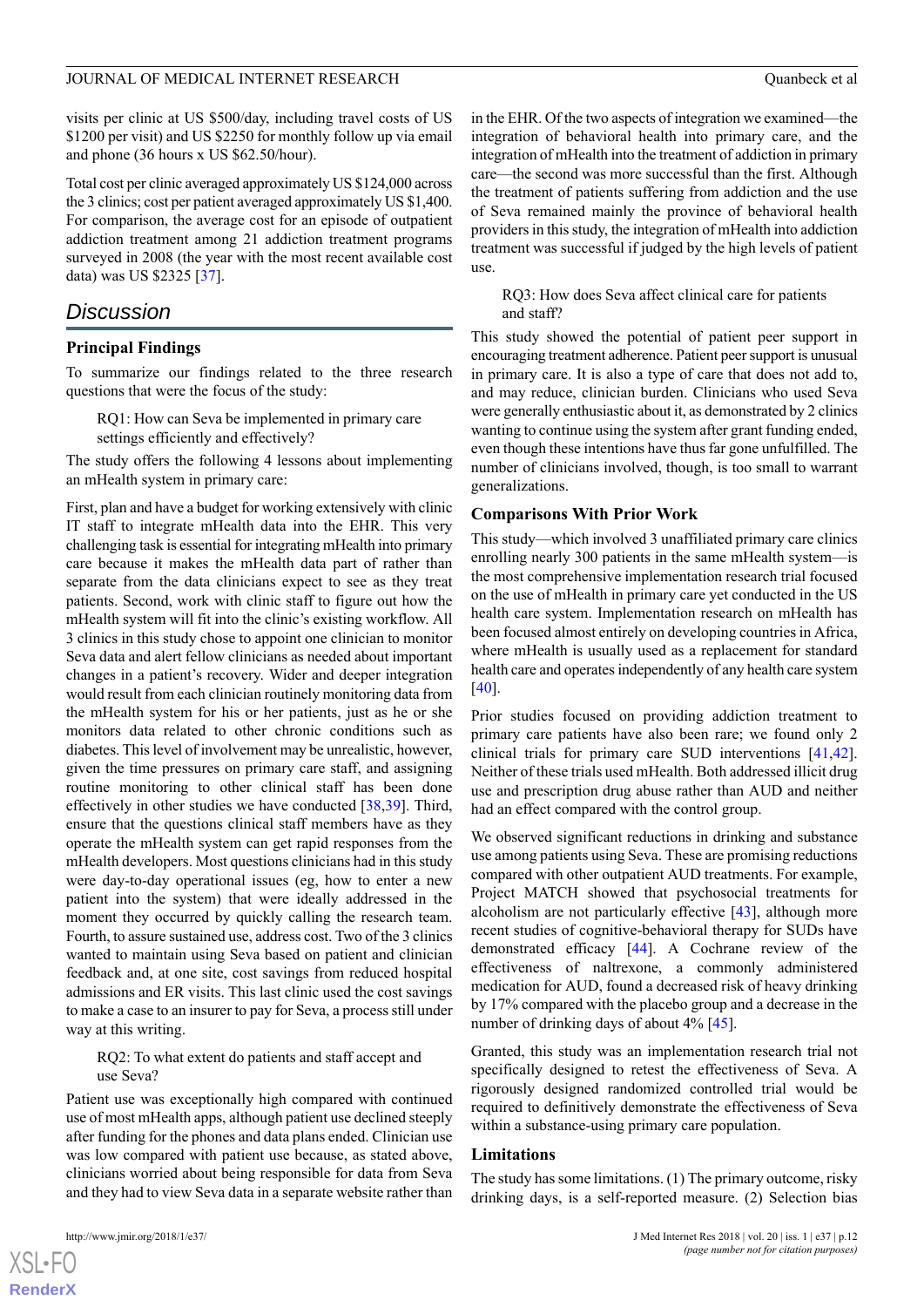### JOURNAL OF MEDICAL INTERNET RESEARCH **COMBINAL COMBINER COMBINER COMBINER COMBINER COMBINER COMBINER COMBINER COM**

could have affected which patients participated in the study. Clinicians were advised to enroll any eligible patients they thought might benefit from Seva, based on their clinical judgment. It was not possible for us to tell if this led clinicians to favor some patients over others (eg, those with more education). (3) We could not retrieve racial and ethnic data for SUD patients who were eligible to participate in the study but were not enrolled, and we did not collect data about education and socioeconomic status on Seva patient surveys, limiting our understanding of the representativeness of the patient sample. (4) We lost an opportunity to learn about sustainability from the patient's perspective because we could not reach patients for the survey we planned to collect 6 months after each patient's 12-month intervention period. (5) The study would be hard to replicate because it reports on a mobile phone app that, like almost all such apps, changes over time rather than remaining stable. For example, since the start of this study, the app has been rebuilt to update it to current accessibility and security standards, add features (My Motivation), improve features (the automatic tailoring of feedback in response to weekly surveys), and add content for opioid addiction.

## **Challenges**

The current findings suggest that mHealth faces several formidable challenges to widespread implementation. The first is integrating mHealth with EHRs (eg, Epic Systems), described above. Clinicians in this study had to view Seva data by going to a website outside the EHR, requiring already overburdened clinicians to make extra mouse-clicks. In addition, logistical and patient privacy concerns limited our ability to use EHR data for evaluation purposes. For example, we could not obtain participants' attendance at primary care visits, which we planned to include in the health care utilization analyses. The poor interoperability and accessibility of EHRs are likely to generalize to other researchers and mHealth developers, making research challenging to conduct and limiting the usefulness of mHealth systems for clinicians.

Another key challenge relates to the difficulty of enrolling patients with SUDs. Clinics reported that it often took multiple follow-up calls to get patients into the clinic to get informed consent and conduct training, even though patients were often excited about getting a mobile phone. The effort required to enroll patients might have dampened enthusiasm for enrollment beyond the first 100 patients that the budget provided for.

FQHCs are required by law to provide behavioral health services. We do not know how Seva might function in a primary care clinic without designated behavioral health staff. Although Seva was somewhat integrated into behavioral health, it did not deeply penetrate physicians' treatment of patients, as reported previously about Site 1 [[26\]](#page-14-6) and observed in Sites 2 and 3, perhaps reflecting the deep divides between primary care and behavioral health mentioned in the Introduction [\[15](#page-13-14)].

Finally, our experience has revealed several fundamental questions about the role of mHealth in primary care: Is the value of patient peer support for behavioral health sufficient to make the costs of embedding an mHealth system such as Seva into a clinic's operations worthwhile? Might it instead suffice for patients to use mHealth systems on their own, based upon the recommendation of primary care clinicians? If integrating mHealth into clinic systems is deemed worthwhile, who bears the costs? Certain costs, such as those for mobile phones and data plans, could be borne by patients, some of whom already pay for phones and data plans out of pocket. In this study, patient use of Seva and survey follow-up rates dropped significantly when research funding stopped paying for data plans. Yet, these costs account for only about half the total cost of the system, and lower-income patients often have pay-as-you-go data plans that may not work with the data requirements of an mHealth system such as Seva. Volunteer peer mentors could potentially act as monitors, as clinicians and researchers did in this project, thereby reducing the cost to clinics. Indeed, similar volunteer roles are essential to the Alcoholics Anonymous model (eg, "sponsors").

## **Conclusions**

mHealth has the potential to transform health care, and given the enormous cost of health care, we need to make effective use of every available resource. In contrast to the seemingly inexorable rise in health care costs over time, the cost of technology tends to decrease in accordance with Moore's Law, which posits that computing capability roughly doubles every 2 years. Our experience illustrates that mHealth can engage patients suffering from addiction in ways that benefit patients without adding substantial burden on health care providers. Although challenges remain, thoughtful deployment of mHealth could improve the treatment of addiction in primary care and might also improve the treatment of other chronic conditions that have prominent behavioral components (eg, diabetes). In so doing, mHealth could transcend the physically local and professionally controlled systems that characterize the US health care system.

## **Acknowledgments**

This research was funded by the National Institute on Drug Abuse grant number R01-DA034279. The funder had no role in any aspect of the development, conduct, analysis, or reporting of the study. The authors wish to thank the dedicated clinicians and staff members at the 3 clinics where the study was conducted, in particular, Chantelle Thomas from Access Community Health Center in Madison, WI; Virna Little, Victoria Ward, and Tom McCarry from the Institute for Family Health, Center for Counseling, at Walton, Bronx, NY; and Mary Jane Nealon from Partnership Health Center in Missoula, MT. The project could not have succeeded without their dedication and support. We also thank Judith Ganch, Joseph Glass, Andrew Isham, Adam Maus, Helene McDowell, Klaren Pe-Romashko, and Victoria Ward for their important contributions to the project.

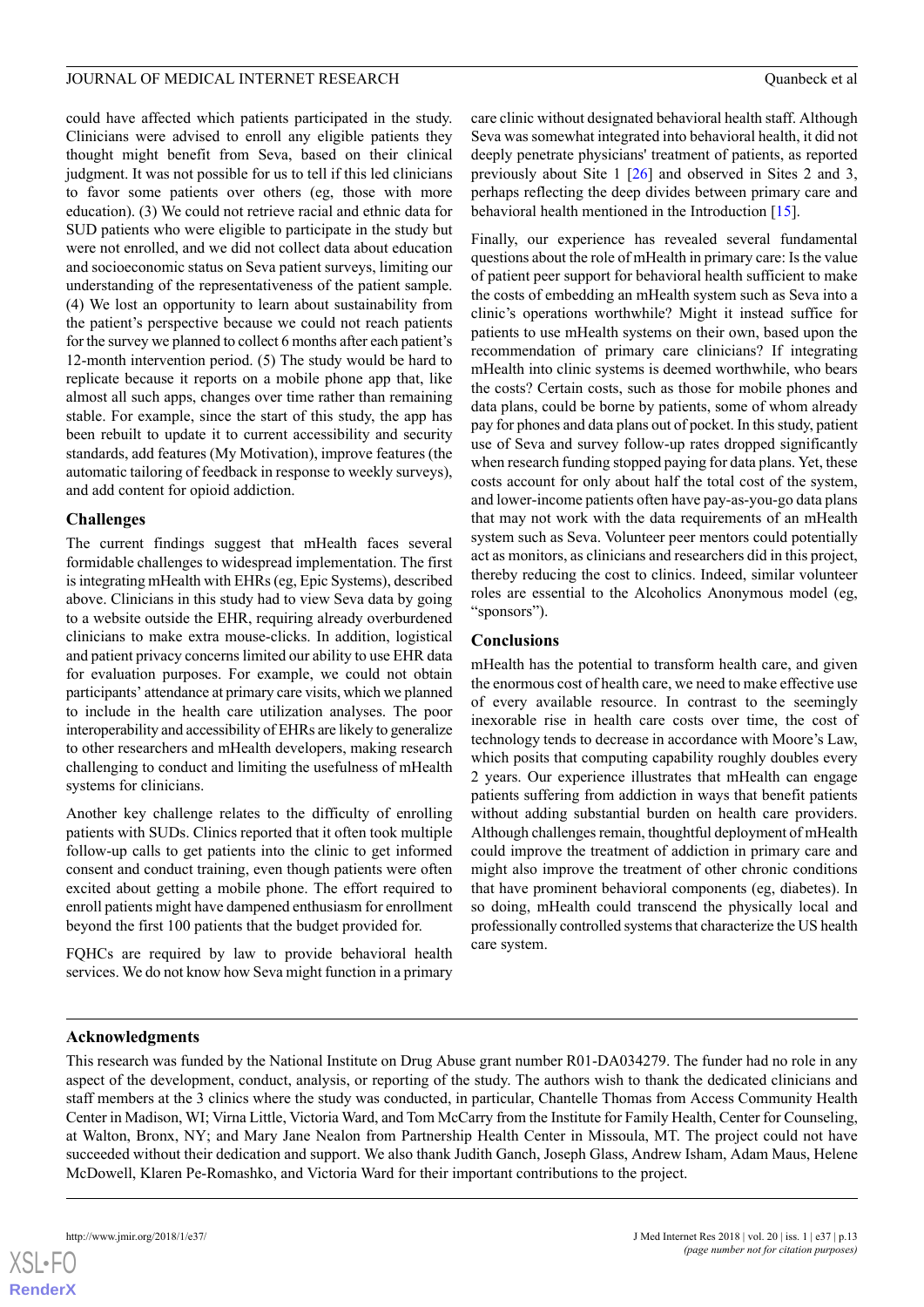## **Conflicts of Interest**

Authors DG, FM, RJ, and AQ have a shareholder interest in CHESS Mobile Health, a public benefit corporation that disseminates technology to the specialty addiction treatment system. CHESS Mobile Health did not develop Seva. The relationship between the authors and CHESS Mobile Health is managed by the authors and the University of Wisconsin–Madison's Conflict of Interest Committee. LM is affiliated with HealthSim, LLC—a small business that developed the Web-based Therapeutic Education System (TES). The relationship is extensively managed by LM and her academic institution. All other authors declare that they have no competing interests.

## <span id="page-13-0"></span>**References**

- <span id="page-13-1"></span>1. Bauer AM, Rue T, Keppel GA, Cole AM, Baldwin L, Katon W. Use of mobile health (mHealth) tools by primary care patients in the WWAMI region Practice and Research Network (WPRN). J Am Board Fam Med 2014;27(6):780-788 [\[FREE](http://www.jabfm.org/cgi/pmidlookup?view=long&pmid=25381075) [Full text](http://www.jabfm.org/cgi/pmidlookup?view=long&pmid=25381075)] [doi: [10.3122/jabfm.2014.06.140108](http://dx.doi.org/10.3122/jabfm.2014.06.140108)] [Medline: [25381075](http://www.ncbi.nlm.nih.gov/entrez/query.fcgi?cmd=Retrieve&db=PubMed&list_uids=25381075&dopt=Abstract)]
- <span id="page-13-2"></span>2. Singh K, Drouin K, Newmark LP, Lee J, Faxvaag A, Rozenblum R, et al. Many mobile health apps target high-need, high-cost populations, but gaps remain. Health Aff (Millwood) 2016 Dec 01;35(12):2310-2318. [doi: [10.1377/hlthaff.2016.0578](http://dx.doi.org/10.1377/hlthaff.2016.0578)] [Medline: [27920321\]](http://www.ncbi.nlm.nih.gov/entrez/query.fcgi?cmd=Retrieve&db=PubMed&list_uids=27920321&dopt=Abstract)
- <span id="page-13-3"></span>3. Wicks P, Chiauzzi E. 'Trust but verify'—five approaches to ensure safe medical apps. BMC Med 2015;13:205 [[FREE Full](http://bmcmedicine.biomedcentral.com/articles/10.1186/s12916-015-0451-z) [text\]](http://bmcmedicine.biomedcentral.com/articles/10.1186/s12916-015-0451-z) [doi: [10.1186/s12916-015-0451-z\]](http://dx.doi.org/10.1186/s12916-015-0451-z) [Medline: [26404791\]](http://www.ncbi.nlm.nih.gov/entrez/query.fcgi?cmd=Retrieve&db=PubMed&list_uids=26404791&dopt=Abstract)
- <span id="page-13-4"></span>4. Ades J. Mpulsemobile. Healthcare apps: the good, the bad, the ugly URL: [https://mpulsemobile.com/2016/07/](https://mpulsemobile.com/2016/07/good-bad-ugly-healthcare-apps/) [good-bad-ugly-healthcare-apps/](https://mpulsemobile.com/2016/07/good-bad-ugly-healthcare-apps/) [[WebCite Cache ID 6t6bOSphh](http://www.webcitation.org/6t6bOSphh)]
- <span id="page-13-5"></span>5. Torous J, Chan S, Luo J. Psychnews.psychiatryonline. 2016. Are your patients using 'digital supplements'? URL: [http:/](http://psychnews.psychiatryonline.org/doi/full/10.1176%2Fappi.pn.2016.11b16) [/psychnews.psychiatryonline.org/doi/full/10.1176%2Fappi.pn.2016.11b16](http://psychnews.psychiatryonline.org/doi/full/10.1176%2Fappi.pn.2016.11b16) [\[WebCite Cache ID 6t6c6W2Kp\]](http://www.webcitation.org/6t6c6W2Kp)
- <span id="page-13-6"></span>6. Fiordelli M, Diviani N, Schulz PJ. Mapping mHealth research: a decade of evolution. J Med Internet Res 2013;15(5):e95 [[FREE Full text](http://www.jmir.org/2013/5/e95/)] [doi: [10.2196/jmir.2430](http://dx.doi.org/10.2196/jmir.2430)] [Medline: [23697600](http://www.ncbi.nlm.nih.gov/entrez/query.fcgi?cmd=Retrieve&db=PubMed&list_uids=23697600&dopt=Abstract)]
- <span id="page-13-7"></span>7. Donker T, Petrie K, Proudfoot J, Clarke J, Birch M, Christensen H. Smartphones for smarter delivery of mental health programs: a systematic review. J Med Internet Res 2013;15(11):e247 [[FREE Full text\]](http://www.jmir.org/2013/11/e247/) [doi: [10.2196/jmir.2791\]](http://dx.doi.org/10.2196/jmir.2791) [Medline: [24240579](http://www.ncbi.nlm.nih.gov/entrez/query.fcgi?cmd=Retrieve&db=PubMed&list_uids=24240579&dopt=Abstract)]
- <span id="page-13-9"></span><span id="page-13-8"></span>8. Steinhubl SR, Muse ED, Topol EJ. Can mobile health technologies transform health care? J Am Med Assoc 2013 Dec 11;310(22):2395-2396. [doi: [10.1001/jama.2013.281078\]](http://dx.doi.org/10.1001/jama.2013.281078) [Medline: [24158428](http://www.ncbi.nlm.nih.gov/entrez/query.fcgi?cmd=Retrieve&db=PubMed&list_uids=24158428&dopt=Abstract)]
- 9. Quanbeck A, Chih MY, Isham A, Gustafson D. Mobile delivery of treatment for alcohol use disorders: a review of the literature. Alcohol Res 2014;36(1):111-122 [\[FREE Full text\]](http://europepmc.org/abstract/MED/26259005) [Medline: [26259005\]](http://www.ncbi.nlm.nih.gov/entrez/query.fcgi?cmd=Retrieve&db=PubMed&list_uids=26259005&dopt=Abstract)
- <span id="page-13-11"></span>10. Riper H, Spek V, Boon B, Conijn B, Kramer J, Martin-Abello K, et al. Effectiveness of E-self-help interventions for curbing adult problem drinking: a meta-analysis. J Med Internet Res 2011;13(2):e42 [\[FREE Full text\]](http://www.jmir.org/2011/2/e42/) [doi: [10.2196/jmir.1691\]](http://dx.doi.org/10.2196/jmir.1691) [Medline: [21719411](http://www.ncbi.nlm.nih.gov/entrez/query.fcgi?cmd=Retrieve&db=PubMed&list_uids=21719411&dopt=Abstract)]
- <span id="page-13-12"></span>11. Campbell W, Hester RK, Lenberg KL, Delaney HD. Overcoming Addictions, a web-based application, and SMART Recovery, an online and in-person mutual help group for Problem drinkers, part 2: six-month outcomes of a randomized controlled trial and qualitative feedback from participants. J Med Internet Res 2016 Oct 04;18(10):e262 [[FREE Full text](http://www.jmir.org/2016/10/e262/)] [doi: [10.2196/jmir.5508\]](http://dx.doi.org/10.2196/jmir.5508) [Medline: [27701064\]](http://www.ncbi.nlm.nih.gov/entrez/query.fcgi?cmd=Retrieve&db=PubMed&list_uids=27701064&dopt=Abstract)
- <span id="page-13-13"></span><span id="page-13-10"></span>12. Berrouiguet S, Baca-García E, Brandt S, Walter M, Courtet P. Fundamentals for future mobile-health (mHealth): a systematic review of mobile phone and web-Based text messaging in mental health. J Med Internet Res 2016 Jun 10;18(6):e135 [\[FREE](http://www.jmir.org/2016/6/e135/) [Full text](http://www.jmir.org/2016/6/e135/)] [doi: [10.2196/jmir.5066](http://dx.doi.org/10.2196/jmir.5066)] [Medline: [27287668\]](http://www.ncbi.nlm.nih.gov/entrez/query.fcgi?cmd=Retrieve&db=PubMed&list_uids=27287668&dopt=Abstract)
- <span id="page-13-14"></span>13. World Health Organization. E-health technologies and substance abuse URL: [http://www.who.int/substance\\_abuse/activities/](http://www.who.int/substance_abuse/activities/ehealth/en/) [ehealth/en/](http://www.who.int/substance_abuse/activities/ehealth/en/) [\[WebCite Cache ID 6vHzMRZzq\]](http://www.webcitation.org/6vHzMRZzq)
- <span id="page-13-15"></span>14. Klein S, Hostetter M. The Commonwealth Fund. 2014. In focus: integrating behavioral health and primary care URL: [http:/](http://www.commonwealthfund.org/publications/newsletters/quality-matters/2014/august-september/in-focus) [/www.commonwealthfund.org/publications/newsletters/quality-matters/2014/august-september/in-focus](http://www.commonwealthfund.org/publications/newsletters/quality-matters/2014/august-september/in-focus) [\[WebCite Cache](http://www.webcitation.org/6t6ceiR8u) [ID 6t6ceiR8u\]](http://www.webcitation.org/6t6ceiR8u)
- <span id="page-13-18"></span>15. Awoyinka L, Gustafson D, Johnson R. Using technology to integrate behavioral health into primary care. In: Marsch L , Lord S , Dallery J , editors. Behavioral Healthcare and Technology: Using Science-Based Innovations to Transform Practice. New York: Oxford University Press; 2014.
- <span id="page-13-16"></span>16. Dennis M, Scott CK. Managing addiction as a chronic condition. Addict Sci Clin Pract 2007 Dec;4(1):45-55 [\[FREE Full](http://europepmc.org/abstract/MED/18292710) [text\]](http://europepmc.org/abstract/MED/18292710) [Medline: [18292710](http://www.ncbi.nlm.nih.gov/entrez/query.fcgi?cmd=Retrieve&db=PubMed&list_uids=18292710&dopt=Abstract)]
- <span id="page-13-17"></span>17. Pating DR, Miller MM, Goplerud E, Martin J, Ziedonis DM. New systems of care for substance use disorders: treatment, finance, and technology under health care reform. Psychiatr Clin North Am 2012 Jun;35(2):327-356. [doi: [10.1016/j.psc.2012.03.004\]](http://dx.doi.org/10.1016/j.psc.2012.03.004) [Medline: [22640759\]](http://www.ncbi.nlm.nih.gov/entrez/query.fcgi?cmd=Retrieve&db=PubMed&list_uids=22640759&dopt=Abstract)
- 18. Capoccia VA, Grazier KL, Toal C, Ford 2nd JH, Gustafson DH. Massachusetts's experience suggests coverage alone is insufficient to increase addiction disorders treatment. Health Aff (Millwood) 2012 May;31(5):1000-1008 [[FREE Full text](http://content.healthaffairs.org/cgi/pmidlookup?view=long&pmid=22566439)] [doi: [10.1377/hlthaff.2011.0326](http://dx.doi.org/10.1377/hlthaff.2011.0326)] [Medline: [22566439\]](http://www.ncbi.nlm.nih.gov/entrez/query.fcgi?cmd=Retrieve&db=PubMed&list_uids=22566439&dopt=Abstract)
- 19. DeRubeis RJ, Crits-Christoph P. Empirically supported individual and group psychological treatments for adult mental disorders. J Consult Clin Psychol 1998 Feb;66(1):37-52. [Medline: [9489261\]](http://www.ncbi.nlm.nih.gov/entrez/query.fcgi?cmd=Retrieve&db=PubMed&list_uids=9489261&dopt=Abstract)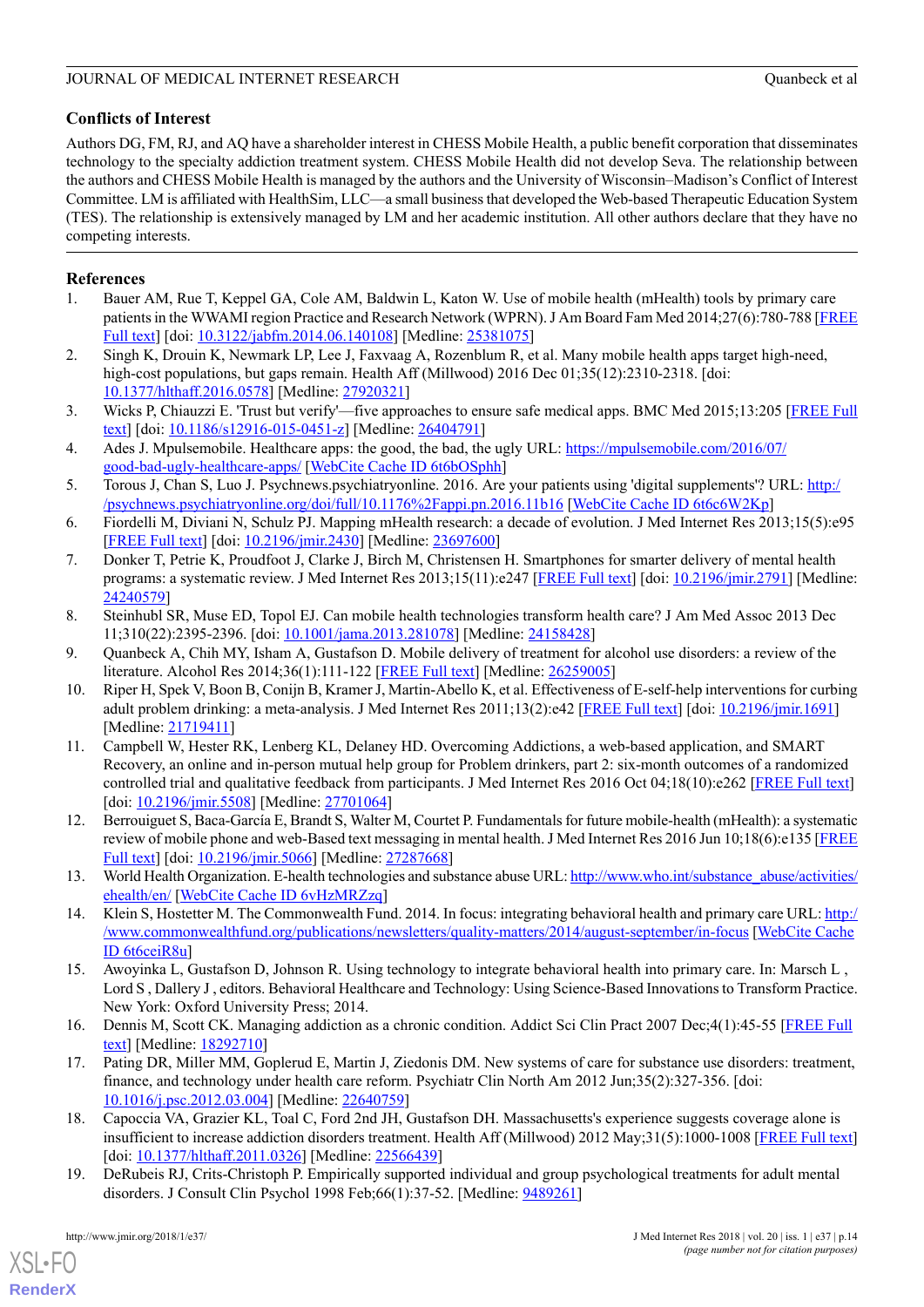- <span id="page-14-0"></span>20. Molfenter T. Reducing appointment no-shows: going from theory to practice. Subst Use Misuse 2013 Jun;48(9):743-749 [[FREE Full text](http://europepmc.org/abstract/MED/23607670)] [doi: [10.3109/10826084.2013.787098\]](http://dx.doi.org/10.3109/10826084.2013.787098) [Medline: [23607670\]](http://www.ncbi.nlm.nih.gov/entrez/query.fcgi?cmd=Retrieve&db=PubMed&list_uids=23607670&dopt=Abstract)
- <span id="page-14-1"></span>21. Gustafson DH, McTavish FM, Chih M, Atwood AK, Johnson RA, Boyle MG, et al. A smartphone application to support recovery from alcoholism: a randomized clinical trial. J Am Med Assoc Psychiatry 2014 May;71(5):566-572 [\[FREE Full](http://europepmc.org/abstract/MED/24671165) [text\]](http://europepmc.org/abstract/MED/24671165) [doi: [10.1001/jamapsychiatry.2013.4642](http://dx.doi.org/10.1001/jamapsychiatry.2013.4642)] [Medline: [24671165\]](http://www.ncbi.nlm.nih.gov/entrez/query.fcgi?cmd=Retrieve&db=PubMed&list_uids=24671165&dopt=Abstract)
- <span id="page-14-2"></span>22. Bickel WK, Marsch LA, Buchhalter AR, Badger GJ. Computerized behavior therapy for opioid-dependent outpatients: a randomized controlled trial. Exp Clin Psychopharmacol 2008 Apr;16(2):132-143 [\[FREE Full text\]](http://europepmc.org/abstract/MED/18489017) [doi: [10.1037/1064-1297.16.2.132\]](http://dx.doi.org/10.1037/1064-1297.16.2.132) [Medline: [18489017](http://www.ncbi.nlm.nih.gov/entrez/query.fcgi?cmd=Retrieve&db=PubMed&list_uids=18489017&dopt=Abstract)]
- <span id="page-14-4"></span><span id="page-14-3"></span>23. Glass JE, McKay JR, Gustafson DH, Kornfield R, Rathouz PJ, McTavish FM, et al. Treatment seeking as a mechanism of change in a randomized controlled trial of a mobile health intervention to support recovery from alcohol use disorders. J Subst Abuse Treat 2017 Jun;77:57-66. [doi: [10.1016/j.jsat.2017.03.011\]](http://dx.doi.org/10.1016/j.jsat.2017.03.011) [Medline: [28476273](http://www.ncbi.nlm.nih.gov/entrez/query.fcgi?cmd=Retrieve&db=PubMed&list_uids=28476273&dopt=Abstract)]
- <span id="page-14-5"></span>24. Curran GM, Bauer M, Mittman B, Pyne JM, Stetler C. Effectiveness-implementation hybrid designs: combining elements of clinical effectiveness and implementation research to enhance public health impact. Med Care 2012 Mar;50(3):217-226 [[FREE Full text](http://europepmc.org/abstract/MED/22310560)] [doi: [10.1097/MLR.0b013e3182408812](http://dx.doi.org/10.1097/MLR.0b013e3182408812)] [Medline: [22310560](http://www.ncbi.nlm.nih.gov/entrez/query.fcgi?cmd=Retrieve&db=PubMed&list_uids=22310560&dopt=Abstract)]
- <span id="page-14-6"></span>25. Quanbeck AR, Gustafson DH, Marsch LA, McTavish F, Brown RT, Mares M, et al. Integrating addiction treatment into primary care using mobile health technology: protocol for an implementation research study. Implement Sci 2014 May 29;9:65 [[FREE Full text](https://implementationscience.biomedcentral.com/articles/10.1186/1748-5908-9-65)] [doi: [10.1186/1748-5908-9-65](http://dx.doi.org/10.1186/1748-5908-9-65)] [Medline: [24884976](http://www.ncbi.nlm.nih.gov/entrez/query.fcgi?cmd=Retrieve&db=PubMed&list_uids=24884976&dopt=Abstract)]
- <span id="page-14-7"></span>26. Mares M, Gustafson DH, Glass JE, Quanbeck A, McDowell H, McTavish F, et al. Implementing an mHealth system for substance use disorders in primary care: a mixed methods study of clinicians' initial expectations and first year experiences. BMC Med Inform Decis Mak 2016 Sep 29;16(1):126 [\[FREE Full text\]](https://bmcmedinformdecismak.biomedcentral.com/articles/10.1186/s12911-016-0365-5) [doi: [10.1186/s12911-016-0365-5\]](http://dx.doi.org/10.1186/s12911-016-0365-5) [Medline: [27687632](http://www.ncbi.nlm.nih.gov/entrez/query.fcgi?cmd=Retrieve&db=PubMed&list_uids=27687632&dopt=Abstract)]
- <span id="page-14-8"></span>27. Glasgow RE, Vogt TM, Boles SM. Evaluating the public health impact of health promotion interventions: the RE-AIM framework. Am J Public Health 1999 Sep;89(9):1322-1327. [Medline: [10474547](http://www.ncbi.nlm.nih.gov/entrez/query.fcgi?cmd=Retrieve&db=PubMed&list_uids=10474547&dopt=Abstract)]
- 28. Wen K, Gustafson DH, Hawkins RP, Brennan PF, Dinauer S, Johnson PR, et al. Developing and validating a model to predict the success of an IHCS implementation: the Readiness for Implementation Model. J Am Med Inform Assoc 2010;17(6):707-713 [[FREE Full text](http://europepmc.org/abstract/MED/20962135)] [doi: [10.1136/jamia.2010.005546\]](http://dx.doi.org/10.1136/jamia.2010.005546) [Medline: [20962135](http://www.ncbi.nlm.nih.gov/entrez/query.fcgi?cmd=Retrieve&db=PubMed&list_uids=20962135&dopt=Abstract)]
- <span id="page-14-9"></span>29. Maher L, Gustafson D, Evans A. Webarchive.nationalarchives.gov.uk. Leicester, England: British National Health Service Modernization Agency; 2004. Sustainability, model and guide URL: [http://webarchive.nationalarchives.gov.uk/](http://webarchive.nationalarchives.gov.uk/20160805122935/http://www.nhsiq.nhs.uk/media/2757778/nhs_sustainability_model_-_february_2010_1_.pdf) [20160805122935/http://www.nhsiq.nhs.uk/media/2757778/nhs\\_sustainability\\_model\\_-\\_february\\_2010\\_1\\_.pdf](http://webarchive.nationalarchives.gov.uk/20160805122935/http://www.nhsiq.nhs.uk/media/2757778/nhs_sustainability_model_-_february_2010_1_.pdf) [accessed 2017-08-30] [\[WebCite Cache ID 6t6wxXbsT](http://www.webcitation.org/6t6wxXbsT)]
- <span id="page-14-11"></span><span id="page-14-10"></span>30. Legris P, Ingham J, Collerette P. Why do people use information technology? A critical review of the technology acceptance model. Inf Manage 2003 Jan;40(3):191-204. [doi: [10.1016/S0378-7206\(01\)00143-4](http://dx.doi.org/10.1016/S0378-7206(01)00143-4)]
- 31. Cranford JA, McCabe SE, Boyd CJ. A new measure of binge drinking: prevalence and correlates in a probability sample of undergraduates. Alcohol Clin Exp Res 2006 Nov;30(11):1896-1905 [\[FREE Full text\]](http://europepmc.org/abstract/MED/17067355) [doi: [10.1111/j.1530-0277.2006.00234.x\]](http://dx.doi.org/10.1111/j.1530-0277.2006.00234.x) [Medline: [17067355](http://www.ncbi.nlm.nih.gov/entrez/query.fcgi?cmd=Retrieve&db=PubMed&list_uids=17067355&dopt=Abstract)]
- <span id="page-14-13"></span><span id="page-14-12"></span>32. Hays RD, Bjorner JB, Revicki DA, Spritzer KL, Cella D. Development of physical and mental health summary scores from the patient-reported outcomes measurement information system (PROMIS) global items. Qual Life Res 2009 Sep;18(7):873-880 [[FREE Full text](http://europepmc.org/abstract/MED/19543809)] [doi: [10.1007/s11136-009-9496-9\]](http://dx.doi.org/10.1007/s11136-009-9496-9) [Medline: [19543809\]](http://www.ncbi.nlm.nih.gov/entrez/query.fcgi?cmd=Retrieve&db=PubMed&list_uids=19543809&dopt=Abstract)
- 33. Chamberlain P, Brown CH, Saldana L. Observational measure of implementation progress in community based settings: the Stages of Implementation Completion (SIC). Implement Sci 2011 Oct 06;6:116 [\[FREE Full text\]](https://implementationscience.biomedcentral.com/articles/10.1186/1748-5908-6-116) [doi: [10.1186/1748-5908-6-116](http://dx.doi.org/10.1186/1748-5908-6-116)] [Medline: [21974914\]](http://www.ncbi.nlm.nih.gov/entrez/query.fcgi?cmd=Retrieve&db=PubMed&list_uids=21974914&dopt=Abstract)
- <span id="page-14-15"></span><span id="page-14-14"></span>34. Center for Behavioral Health Statistics and Quality. Substance Abuse and Mental Health Services Administration. Rockville, MD: Substance Abuse and Mental Health Services Administration; 2016. 2015 National Survey on Drug Use and Health: Detailed Tables URL: [https://www.samhsa.gov/data/sites/default/files/NSDUH-DetTabs-2015/NSDUH-DetTabs-2015/](https://www.samhsa.gov/data/sites/default/files/NSDUH-DetTabs-2015/NSDUH-DetTabs-2015/NSDUH-DetTabs-2015.pdf) [NSDUH-DetTabs-2015.pdf](https://www.samhsa.gov/data/sites/default/files/NSDUH-DetTabs-2015/NSDUH-DetTabs-2015/NSDUH-DetTabs-2015.pdf) [\[WebCite Cache ID 6wi6oMKUd](http://www.webcitation.org/6wi6oMKUd)]
- <span id="page-14-16"></span>35. Cohen J. Statistical Power Analysis for the Behavioral Sciences. Hillsdale, NJ: Lawrence Erlbaum Associates; 1988.
- <span id="page-14-17"></span>36. Baldwin JL, Singh H, Sittig DF, Giardina TD. Patient portals and health apps: pitfalls, promises, and what one might learn from the other. Healthc (Amst) 2016 Oct 3;5(3):81-85 [\[FREE Full text\]](http://linkinghub.elsevier.com/retrieve/pii/S2213-0764(16)30012-4) [doi: [10.1016/j.hjdsi.2016.08.004](http://dx.doi.org/10.1016/j.hjdsi.2016.08.004)] [Medline: [27720139](http://www.ncbi.nlm.nih.gov/entrez/query.fcgi?cmd=Retrieve&db=PubMed&list_uids=27720139&dopt=Abstract)]
- <span id="page-14-18"></span>37. French MT, Popovici I, Tapsell L. The economic costs of substance abuse treatment: updated estimates and cost bands for program assessment and reimbursement. J Subst Abuse Treat 2008 Dec;35(4):462-469 [[FREE Full text](http://europepmc.org/abstract/MED/18294803)] [doi: [10.1016/j.jsat.2007.12.008](http://dx.doi.org/10.1016/j.jsat.2007.12.008)] [Medline: [18294803](http://www.ncbi.nlm.nih.gov/entrez/query.fcgi?cmd=Retrieve&db=PubMed&list_uids=18294803&dopt=Abstract)]
- 38. DuBenske LL, Gustafson DH, Shaw BR, Cleary JF. Web-based cancer communication and decision making systems: connecting patients, caregivers, and clinicians for improved health outcomes. Med Decis Making 2010;30(6):732-744 [[FREE Full text](http://europepmc.org/abstract/MED/21041539)] [doi: [10.1177/0272989X10386382\]](http://dx.doi.org/10.1177/0272989X10386382) [Medline: [21041539](http://www.ncbi.nlm.nih.gov/entrez/query.fcgi?cmd=Retrieve&db=PubMed&list_uids=21041539&dopt=Abstract)]
- 39. Dubenske LL, Chih M, Dinauer S, Gustafson DH, Cleary JF. Development and implementation of a clinician reporting system for advanced stage cancer: initial lessons learned. J Am Med Inform Assoc 2008;15(5):679-686 [\[FREE Full text\]](http://europepmc.org/abstract/MED/18579837) [doi: [10.1197/jamia.M2532](http://dx.doi.org/10.1197/jamia.M2532)] [Medline: [18579837](http://www.ncbi.nlm.nih.gov/entrez/query.fcgi?cmd=Retrieve&db=PubMed&list_uids=18579837&dopt=Abstract)]